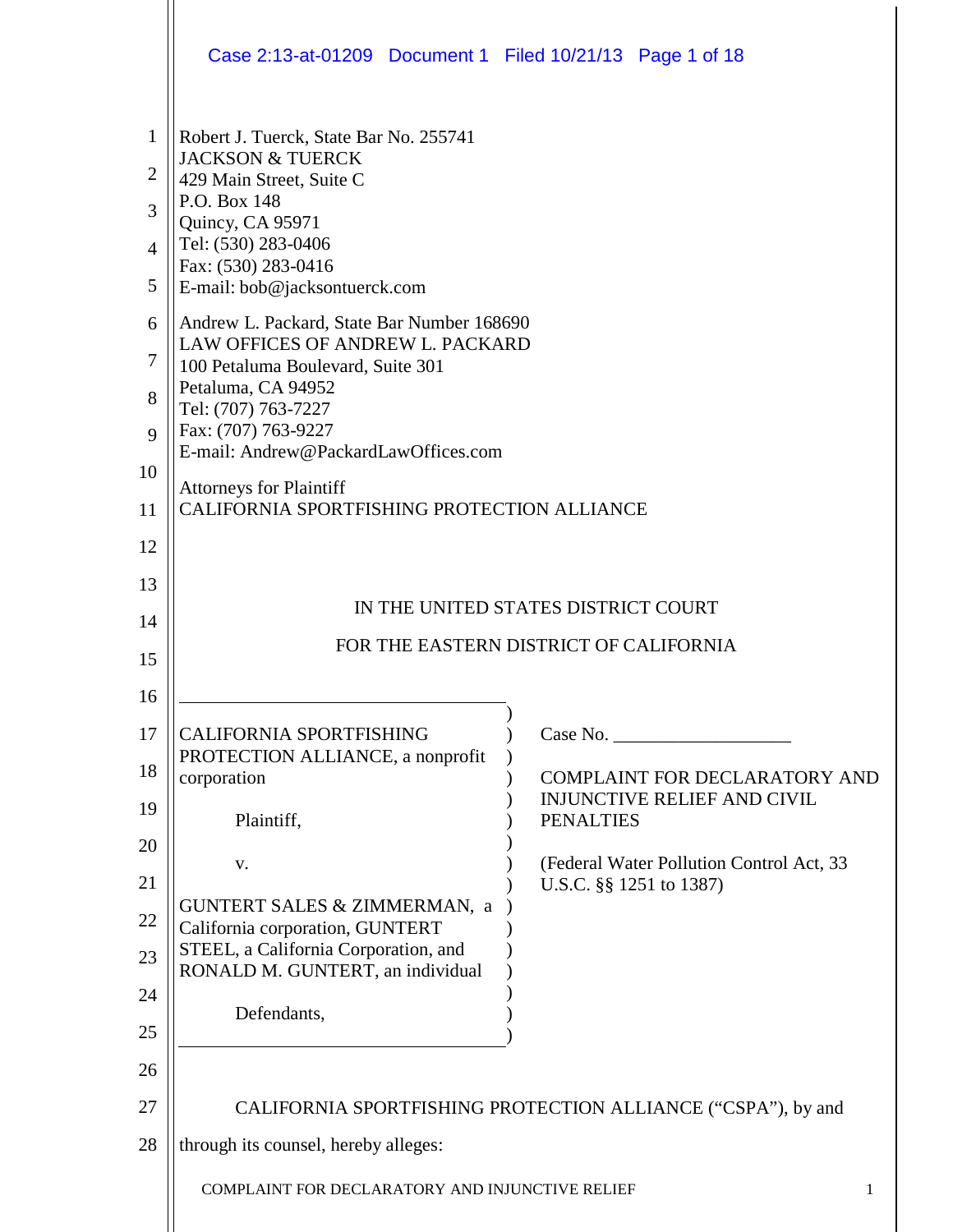1

#### **I. JURISDICTION AND VENUE**

2 3 4 5 6 7 8 9 10 11 1. This is a civil suit brought under the citizen suit enforcement provisions of the Federal Water Pollution Control Act, 33 U.S.C. Section 1251, *et seq*. (the "Clean Water Act" or "the Act") against Guntert Sales & Zimmerman, Guntert Steel, and Mr. Ronald M. Guntert (hereafter "Defendants"). This Court has subject matter jurisdiction over the parties and the subject matter of this action pursuant to Section  $505(a)(1)(A)$  of the Act, 33 U.S.C. §  $1365(a)(1)(A)$ , and 28 U.S.C. § 1331 (an action arising under the laws of the United States). The relief requested is authorized pursuant to 28 U.S.C. § 2201-02 (power to issue declaratory relief in case of actual controversy and further necessary relief based on such a declaration), 33 U.S.C. §§ 1319(b), 1365(a) (injunctive relief), and 33 U.S.C. § 1319(d), 1365(a) (civil penalties).

12 13 14 15 16 17 18 19 2. On or about August 20, 2013, Plaintiff provided notice of Defendants' violations of the Act, and of its intention to file suit against Defendants, to the Administrator of the United States Environmental Protection Agency ("EPA"); the Administrator of EPA Region IX; the Executive Director of the State Water Resources Control Board ("State Board"); the Executive Officer of the Regional Water Quality Control Board, Central Valley Region ("Regional Board"); the U.S. Attorney General; and to Defendants, as required by the Act, 33 U.S.C. § 1365(b)(1)(A). A true and correct copy of CSPA's notice letter is attached as Exhibit A, and is incorporated by reference.

20 21 22 23 24 25 3. More than sixty days have passed since notice was served on Defendants and the State and federal agencies. Plaintiff is informed and believes, and thereupon alleges, that neither the EPA nor the State of California has commenced or is diligently prosecuting a court action to redress the violations alleged in this complaint. This action's claim for civil penalties is not barred by any prior administrative penalty under Section 309(g) of the Act, 33 U.S.C. § 1319(g).

26 27 28 4. Venue is proper in the Eastern District of California pursuant to Section  $505(c)(1)$  of the Act, 33 U.S.C. § 1365(c)(1), because the source of the violations is located within this judicial district. Pursuant to Local Rule 120(d), intra-district venue is proper in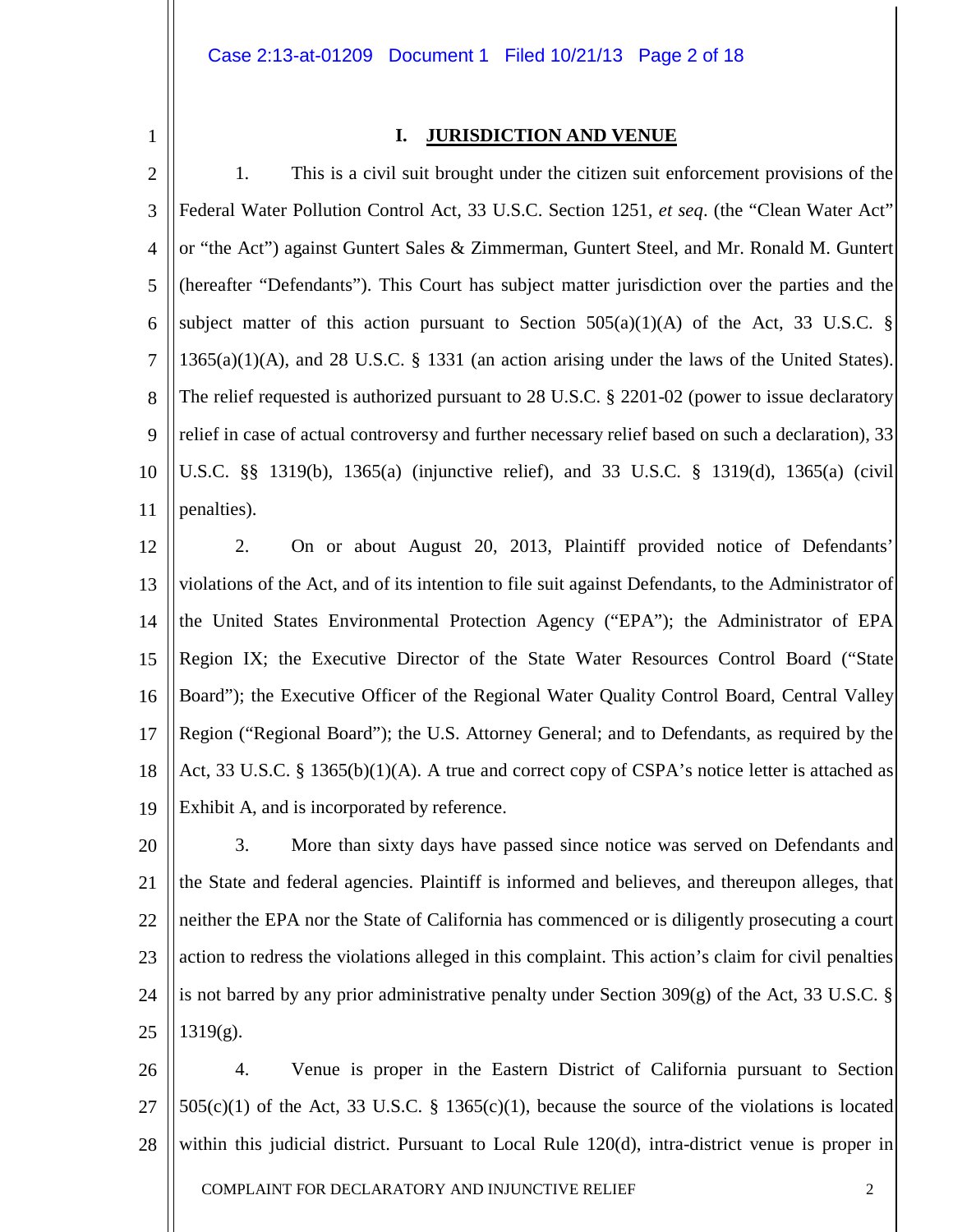1 2 Sacramento, California because the source of the violations is located within San Joaquin County.

3

#### **II. INTRODUCTION**

4 5 6 7 8 9 5. This complaint seeks relief for Defendants' discharges of pollutants from a construction machinery equipment and metal services facility and ("the Facility") located in Ripon, California. The Facility is used for the processing, fabrication, and storage of various sheet metals and metal products. Other industrial activities at the Facility include the use, storage, maintenance, fueling, and washing of trucks, concrete slip-form paving equipment, trucks, and other heavy machinery.

10 11 6. CSPA is informed and believes that the Facility is owned and/or operated by Guntert Sales & Zimmerman and Mr. Ronald M. Guntert.

12 13 14 15 16 17 18 19 20 21 22 23 7. The Facility discharges surface water into local channels that flow into the City of Ripon's storm drain system, which discharges to the Stanislaus River, which is a tributary to the Sacramento River and the Sacramento-San Joaquin Delta. Discharges from the Facility ultimately end up in the Sacramento-San Joaquin Bay Delta. Defendants' discharges of pollutants from the Facility are in violation of the Act and the State of California's General Industrial Permit for storm water discharges, State Water Resources Control Board ("State Board") Water Quality Order No. 91-13-DWQ, as amended by Water Quality Order No. 92- 12-DWQ and Water Quality Order No. 97-03-DWQ, National Pollutant Discharge Elimination System ("NPDES") General Permit No. CAS000001 (hereinafter "General Permit" or "Permit"). Defendants' violations of the filing, monitoring, reporting, discharge and management practice requirements, and other procedural and substantive requirements of the General Permit and the Act are ongoing and continuous.

24 25 26 27 28 8. The failure to comply with the General Permit by industrial facility operators such as Defendants is recognized as a significant cause of the continuing decline in water quality of these receiving waters. The general consensus among regulatory agencies and water quality specialists is that storm water pollution amounts to more than half the total pollution entering the marine environment each year. With every rainfall event, hundreds of thousands of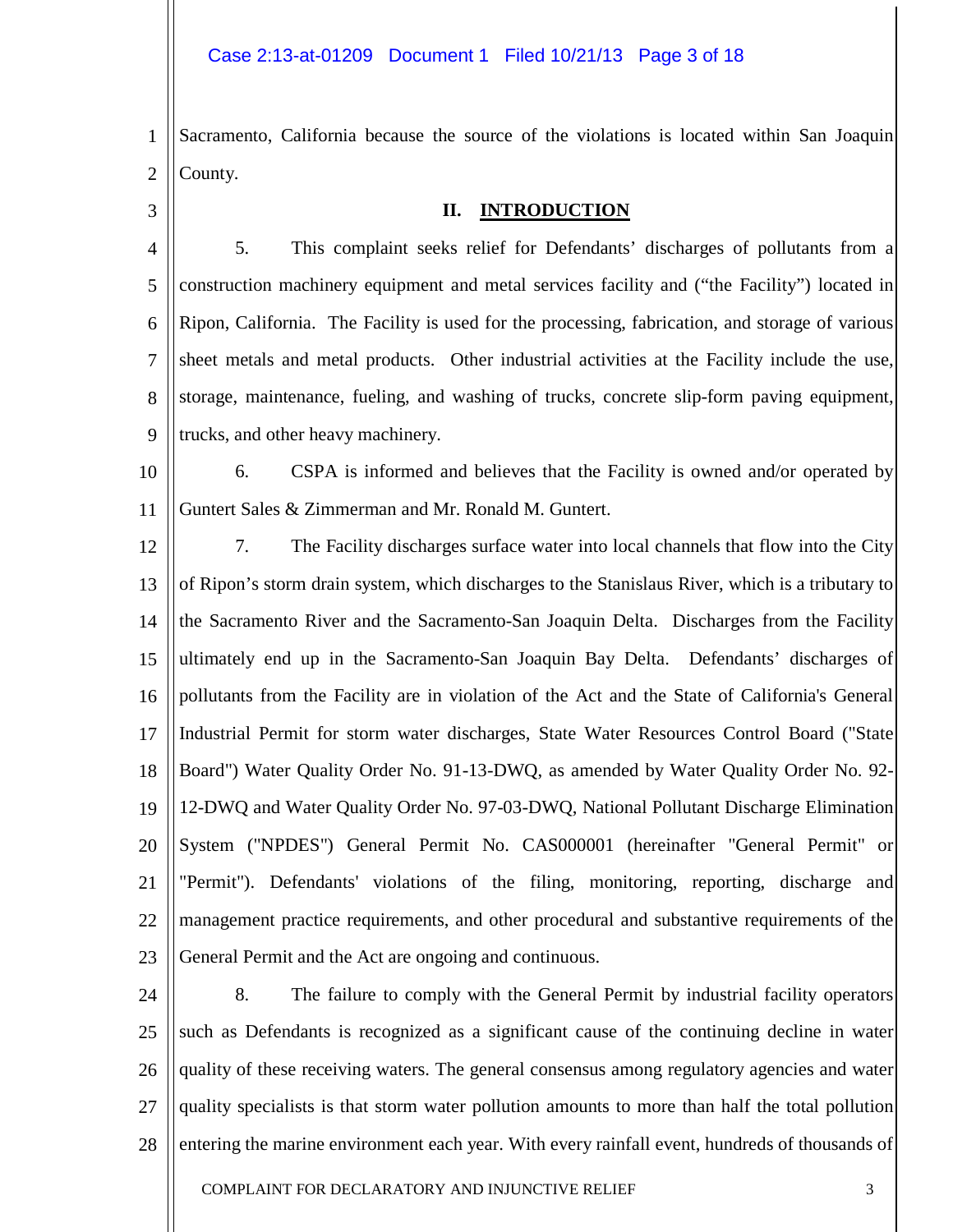gallons of polluted storm water originating from industrial facilities like the Defendants' discharge to the Stanislaus River and the Sacramento-San Joaquin Bay Delta.

3

1

2

#### **III. PARTIES**

4 5 6 7 8 9 10 11 12 9. Plaintiff CALIFORNIA SPORTFISHING PROTECTION ALLIANCE ("CSPA") is a non-profit public benefit corporation organized under the laws of the State of California with its main office in Stockton, California. CSPA has approximately 2,000 members who live, recreate and work in and around waters of the State of California, including the Stanislaus River, the Sacramento River, the Sacramento-San Joaquin Bay Delta, and their tributaries. CSPA is dedicated to the preservation, protection, and defense of the environment, and the wildlife and the natural resources of all waters of California. To further these goals, CSPA actively seeks federal and state agency implementation of the Act and other laws and, where necessary, directly initiates enforcement actions on behalf of itself and its members.

13 14 15 16 17 18 19 20 21 22 23 10. Members of CSPA reside in California and use and enjoy California's numerous rivers for recreation and other activities. Members of CSPA use and enjoy the waters of the Stanislaus River, the Sacramento River, and the Sacramento-San Joaquin Bay Delta into which Defendants have caused, are causing, and will continue to cause, pollutants to be discharged. Among other things, members of CSPA use these areas to fish, sail, boat, kayak, swim, bird watch, view wildlife and engage in scientific study, including monitoring activities. Defendants' discharges of pollutants threaten or impair each of those uses or contribute to such threats and impairments. Thus, the interests of CSPA's members have been, are being, and will continue to be adversely affected by Defendants' ongoing failure to comply with the Clean Water Act. The relief sought herein will redress the harms to Plaintiff caused by Defendants' activities.

24 25 26 11. Continuing commission of the acts and omissions alleged above will irreparably harm Plaintiff and the citizens of the State of California, for which harm they have no plain, speedy or adequate remedy at law.

27 28 12. Plaintiff is informed and believes, and thereupon alleges, that Defendants Guntert Sales & Zimmerman and Guntert Steel are corporations organized under the laws of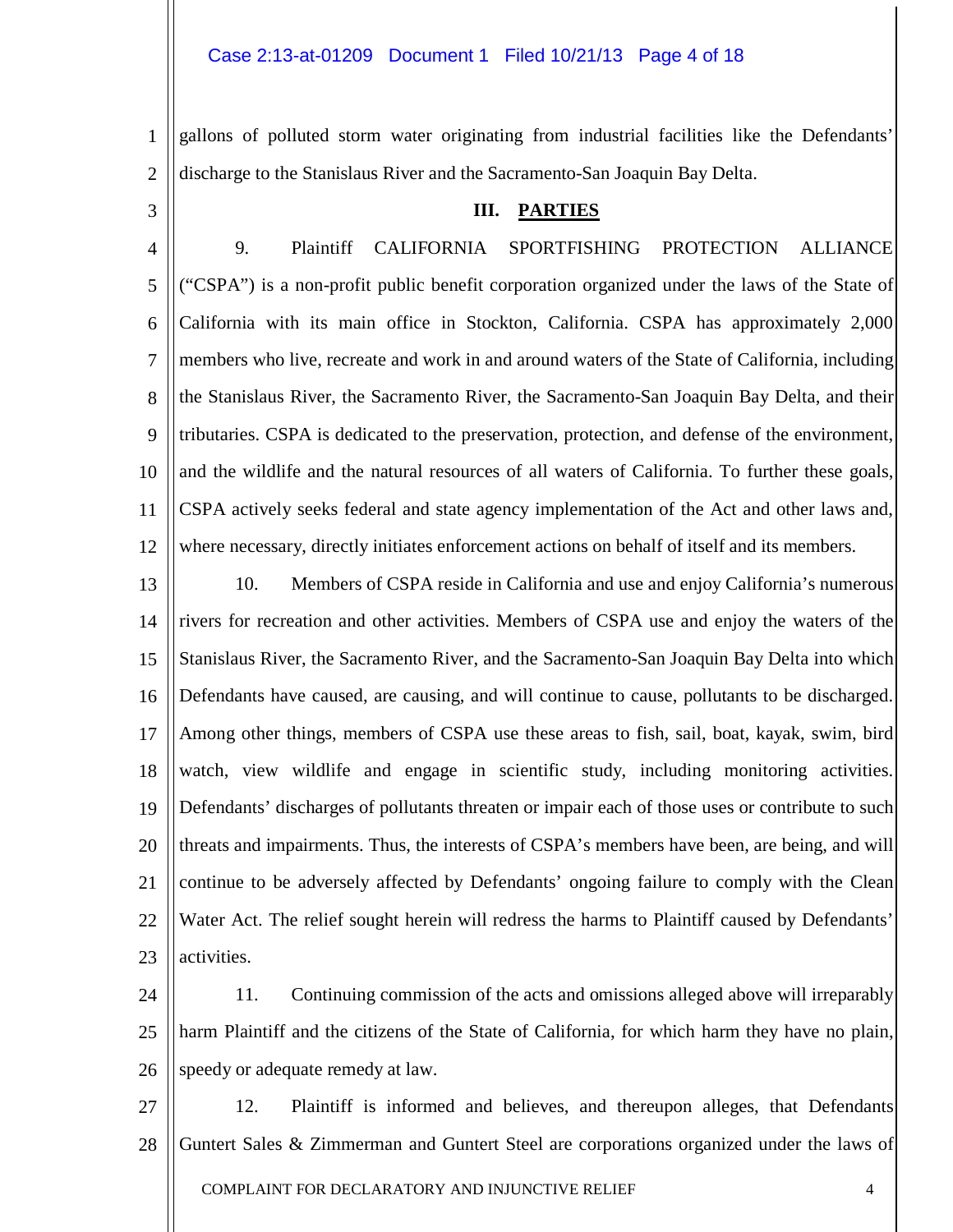1 2 the State of California, and that Defendant Ronald M. Guntert is the owner and operator of the Facility. Accordingly, Defendants own and/or operate the Facility.

3

#### **IV. STATUTORY BACKGROUND**

4 **A. The Clean Water Act**

5 6 7 8 9 13. Section 301(a) of the Act, 33 U.S.C. § 1311(a), prohibits the discharge of any pollutant into waters of the United States, unless such discharge is in compliance with various enumerated sections of the Act. Among other things, Section 301(a) prohibits discharges not authorized by, or in violation of, the terms of an NPDES permit issued pursuant to Section 402 of the Act, 33 U.S.C. § 1342.

10 11 12 13 14. The term "discharge of pollutants" means "any addition of any pollutant to navigable waters from any point source." 33 U.S.C. § 1362(12). Pollutants are defined to include, among other examples, industrial waste, chemical wastes, biological materials, heat, rock, and sand discharged into water. 33 U.S.C. § 1362(6).

14 15 16 15. A point source is defined as "any discernible, confined and discrete conveyance, including but not limited to any pipe, ditch, channel, tunnel, [or] conduit . . . from which pollutants are or may be discharged." 33 U.S.C. § 1362(14).

17 18 19 20 21 16. "Navigable waters" means "the waters of the United States." 33 U.S.C. § 1362(7). Waters of the United States include tributaries to waters that are navigable in fact. Waters of the United States also include man-made water bodies that are tributary to waters that are navigable in fact, as well as ephemeral waters that are tributary to waters that are navigable in fact.

22 23 24 25 26 27 17. Section 402(p) of the Act establishes a framework for regulating municipal and industrial storm water discharges under the NPDES program. 33 U.S.C. §1342(p). States with approved NPDES permit programs are authorized by Section 402(p) to regulate industrial storm water discharges through individual permits issued to dischargers and/or through the issuance of a single, statewide general permit applicable to all industrial storm water dischargers. 33 U.S.C. § 1342.

28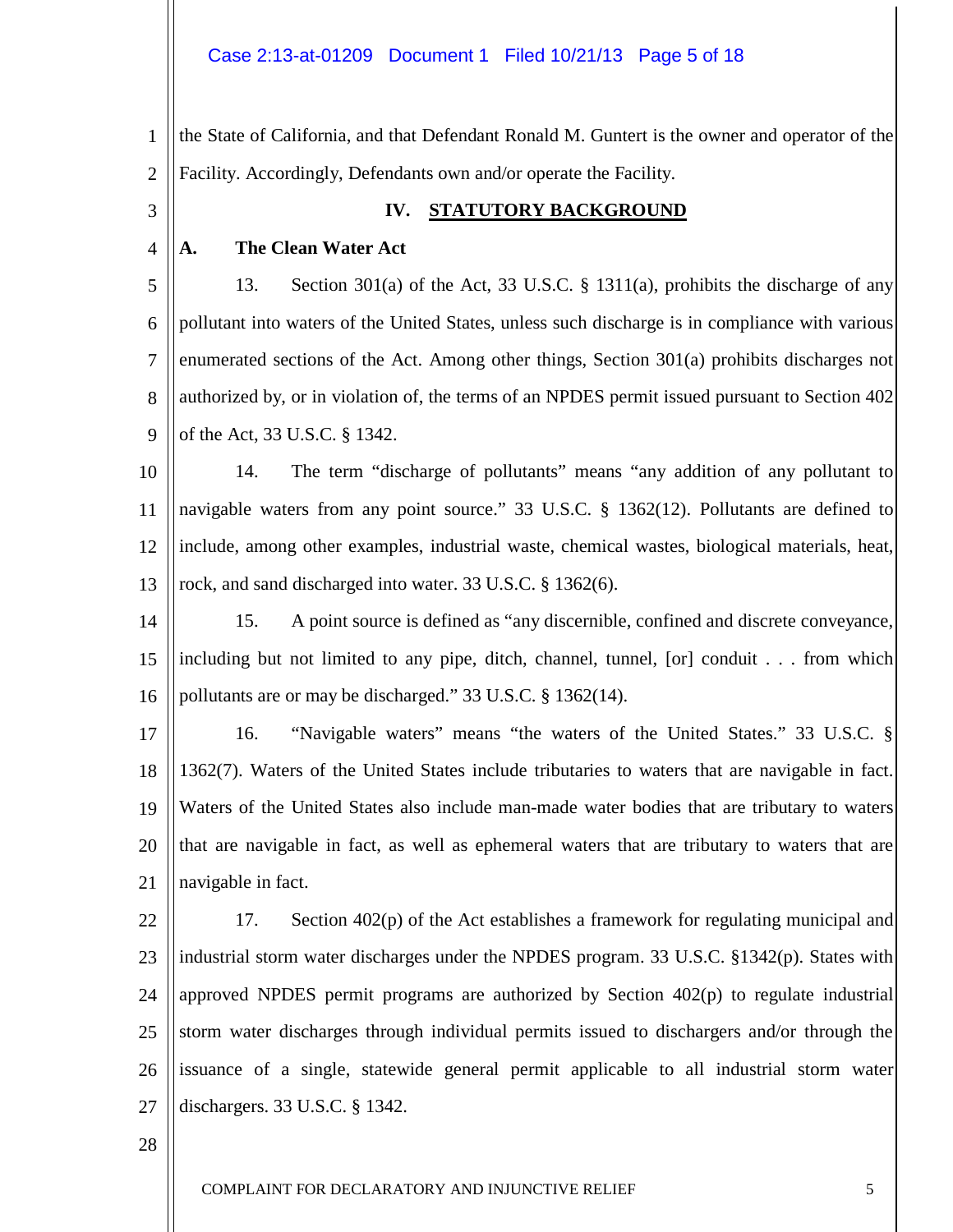1 2 3 4 5 6 7 8 9 18. Section 505(a)(1) and Section 505(f) of the Act provide for citizen enforcement actions against any "person," including individuals, corporations, or partnerships, for violations of NPDES permit requirements and for unpermitted discharges of pollutants. 33 U.S.C. §§1365(a)(1) and (f), § 1362(5). An action for injunctive relief under the Act is authorized by 33 U.S.C. § 1365(a). Violators of the Act are also subject to an assessment of civil penalties of up to \$32,500 per day for violations that occurred between March 15, 2004 and January 12, 2009, and an assessment of civil penalties of up to \$37,500 per day for violations occurring after January 12, 2009, pursuant to Sections 309(d) and 505 of the Act, 33 U.S.C. §§ 1319(d), 1365 and 40 C.F.R. §§ 19.1 - 19.4.

10

#### **A. The General Permit**

11 12 13 19. Pursuant to Section 402 of the Act, 33 U.S.C. § 1342, the Administrator of the U.S. EPA has authorized California's State Board to issue NPDES permits including general NPDES permits in California.

14 15 16 17 18 20. The State Board elected to issue a statewide general permit for industrial discharges. The State Board issued the General Permit on or about November 19, 1991, modified the General Permit on or about September 17, 1992, and reissued the General Permit on or about April 17, 1997, pursuant to Section 402(p) of the Clean Water Act, 33 U.S.C. §  $1342(p)$ .

19 20 21 21. In order to discharge storm water lawfully in California, industrial dischargers must comply with the terms of the General Permit or have obtained and complied with an individual NPDES permit.

22 23 24 25 26 27 22. The General Permit contains a variety of substantive and procedural requirements that dischargers must meet. Facilities discharging, or having the potential to discharge, storm water associated with industrial activity that have not obtained an individual NPDES permit must apply for coverage under the State's General Permit by filing a Notice of Intent ("NOI"). The General Permit requires existing dischargers to file their NOIs before March 30, 1992.

28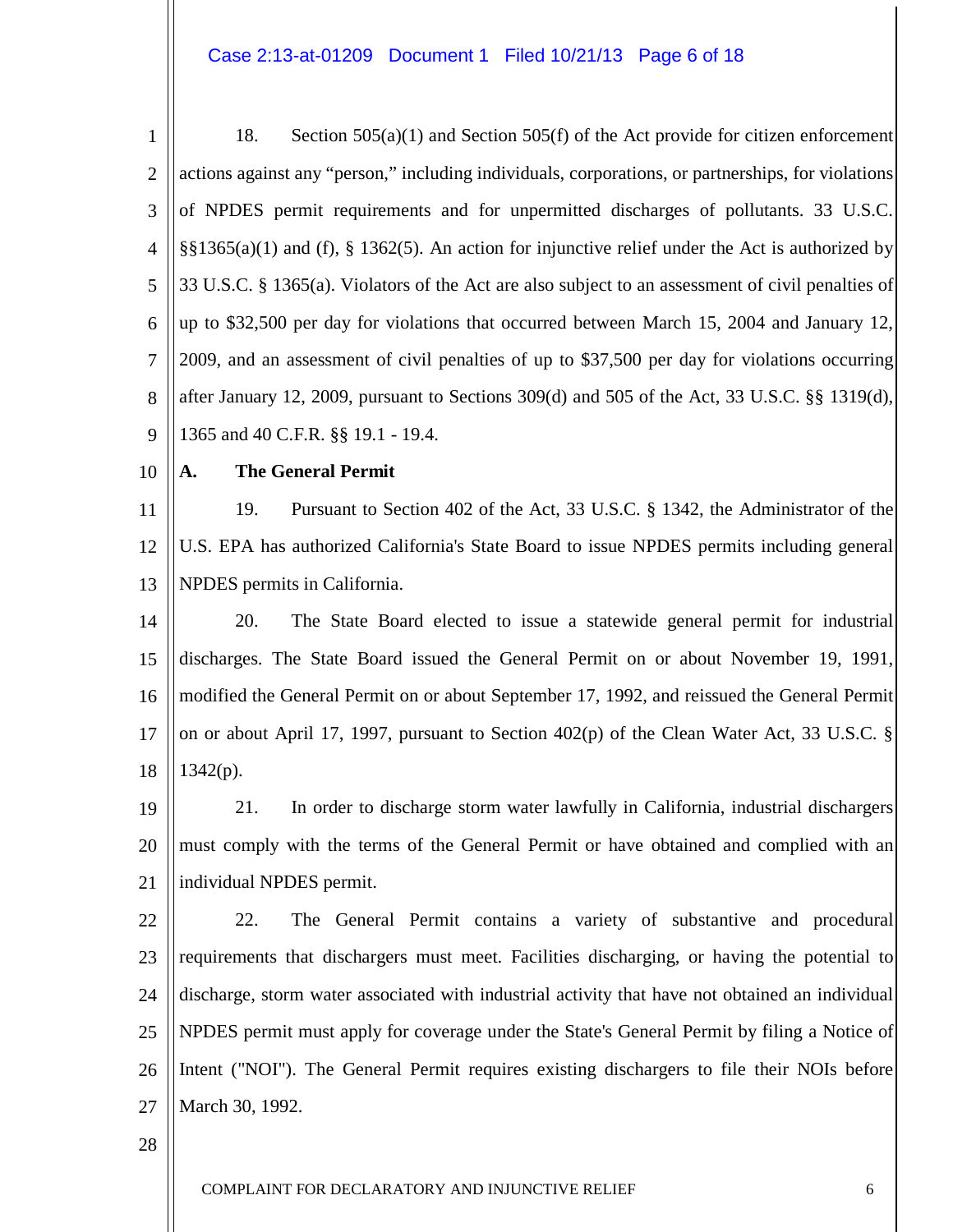#### Case 2:13-at-01209 Document 1 Filed 10/21/13 Page 7 of 18

1 2 3 4 5 6 7 8 9 10 11 12 23. The General Permit contains certain absolute prohibitions. Discharge Prohibition A(1) of the General Permit prohibits the direct or indirect discharge of materials other than storm water ("non-storm water discharges"), which are not otherwise regulated by an NPDES permit, to the waters of the United States. Discharge Prohibition A(2) of the General Permit prohibits storm water discharges and authorized non-storm water discharges that cause or threaten to cause pollution, contamination, or nuisance. Receiving Water Limitation C(1) of the General Permit prohibits storm water discharges to any surface or ground water that adversely impact human health or the environment. Receiving Water Limitation C(2) of the General Permit prohibits storm water discharges that cause or contribute to an exceedance of any applicable water quality standards contained in a Statewide Water Quality Control Plan or the applicable Regional Board's Basin Plan. 24. The Regional Board has established water quality standards for the San Joaquin

13 14 River, and the Sacramento-San Joaquin Bay Delta in the Water Quality Control Plan for the Sacramento River and San Joaquin River Basins, generally referred to as the Basin Plan.

15 16 17 25. The Basin Plan includes a narrative toxicity standard which states that "[a]ll waters shall be maintained free of toxic substances in concentrations that produce detrimental physiological responses in human, plant, animal, or aquatic life."

18 19 20 26. The Basin Plan establishes a standard for electrical conductivity in the Delta of 0.7 μmhos/cm from April 1 through August 31 and 1.0 μmhos/cm from September 1 through March 31.

21 22 27. The Basin Plan provides that "[w]aters shall not contain chemical constituents in concentrations that adversely affect beneficial uses."

23 24 25 26 27 28. The Basin Plan provides that "[a]t a minimum, water designated for use as domestic or municipal supply (MUN) shall not contain concentrations of chemical constituents in excess of the maximum contaminant levels (MCLs)." The waters of the San Joaquin River and the Delta have been designated by the State Board for use as municipal and domestic supply.

28

COMPLAINT FOR DECLARATORY AND INJUNCTIVE RELIEF  $\overline{7}$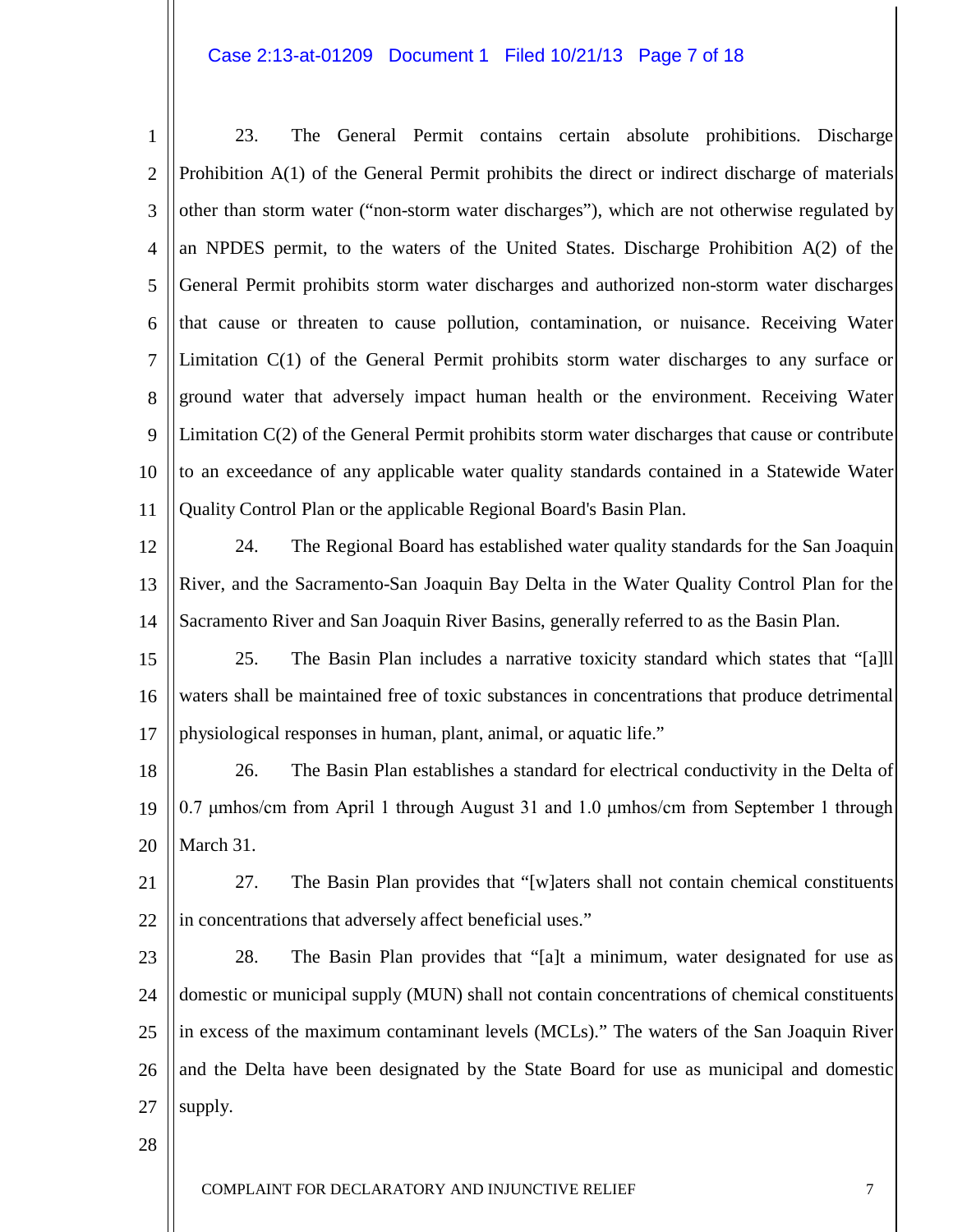#### Case 2:13-at-01209 Document 1 Filed 10/21/13 Page 8 of 18

1 2 3 4 5 6 29. Effluent Limitation B(3) of the General Permit requires dischargers to reduce or prevent pollutants in its storm water discharges through implementation of the Best Available Technology Economically Achievable ("BAT") for toxic and nonconventional pollutants and the Best Conventional Pollutant Control Technology ("BCT") for conventional pollutants. BAT and BCT include both nonstructural and structural measures. General Permit, Section A(8).

7 8 9 10 11 12 13 30. The EPA has established Benchmark Levels as guidelines for determining whether a facility discharging industrial storm water has implemented the requisite BAT and BCT. 65 Fed. Reg. 64746, 64767 (Oct. 30, 2000). The following benchmarks have been established for certain pollutants that are known to be discharged by Defendants:  $pH - 6.0-9.0$ ; total suspended solids – 100 mg/L; oil & grease – 15.0 mg/L; iron – 1.0 mg/L; lead – 0.0816 mg/L; and aluminum – 0.75 mg/L. The State Water Quality Control Board has proposed adding a benchmark level for specific conductance of 200 μmhos/cm.

14 15 16 17 18 19 20 21 22 23 24 25 26 27 28 31. The General Permit requires dischargers to develop and implement a Storm Water Pollution Prevention Plan ("SWPPP") before October 1, 1992. The SWPPP must comply with the BAT and BCT standards. (Section B(3)). The SWPPP must include, among other elements: (1) a narrative description and summary of all industrial activity, potential sources of pollutants and potential pollutants; (2) a site map showing facility boundaries, the storm water conveyance system, associated points of discharge, direction of flow, areas of industrial activities, and areas of actual and potential pollutant contact; (3) a description of storm water management practices, best management practices ("BMPs") and preventive maintenance undertaken to avoid storm water contamination that achieve BAT and BCT; (4) the location where Significant Materials are being shipped, stored, received and handled, as well as the typical quantities of such materials and the frequency with which they are handled; (5) a description of potential pollutant sources including industrial processes, material handling and storage areas, dust and particulate generating activities; (6) a summary of storm water sampling points; (7) a description of individuals and their responsibilities for developing and implementing the SWPPP (Permit, Section A(3)); (8) a description of potential pollutant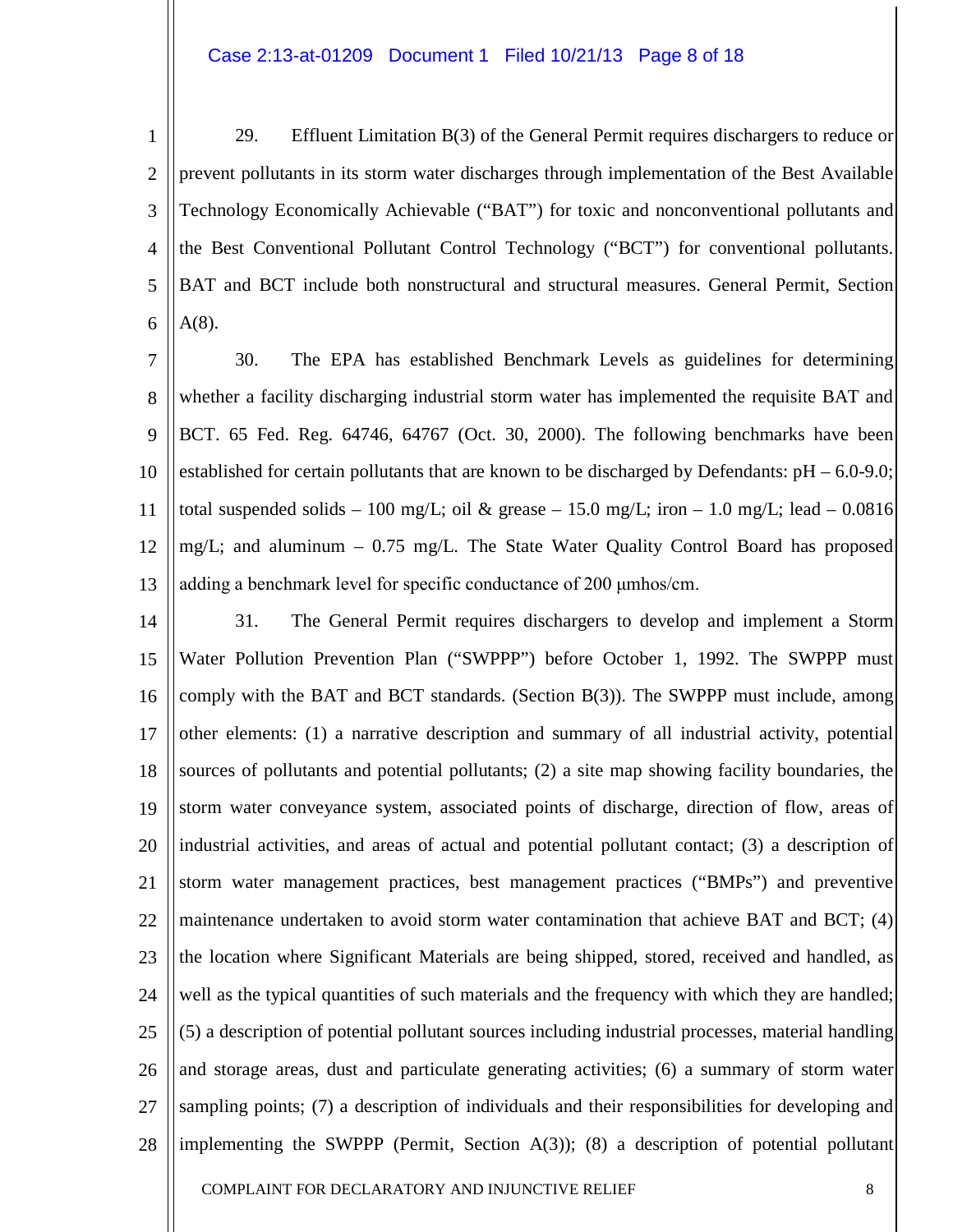#### Case 2:13-at-01209 Document 1 Filed 10/21/13 Page 9 of 18

1 2 3 4 5 6 7 8 sources including industrial processes, material handling and storage areas, and dust and particulate generating activities; (9) a description of significant spills and leaks; (10) a list of all non-storm water discharges and their sources, and (11) a description of locations where soil erosion may occur (Section  $A(6)$ ). The SWPPP must also include an assessment of potential pollutant sources at the Facility and a description of the BMPs to be implemented at the Facility that will reduce or prevent pollutants in storm water discharges and authorized nonstorm water discharges, including structural BMPs where non-structural BMPs are not effective (Section  $A(7)$ ,  $(8)$ ).

9 10 11 12 13 14 15 16 17 18 19 20 21 32. The SWPPP must be re-evaluated annually to ensure effectiveness and must be revised where necessary. (Section  $A(9)$ ,(10)). Section  $C(3)$  of the General Permit requires a discharger to prepare and submit a report to the Regional Board describing changes it will make to its current BMPs in order to prevent or reduce any pollutant in its storm water discharges that is causing or contributing to an exceedance of water quality standards. Once approved by the Regional Board, the additional BMPs must be incorporated into the Facility's SWPPP. The report must be submitted to the Regional Board no later than 60 days from the date the discharger first learns that its discharge is causing or contributing to an exceedance of an applicable water quality standard. Section  $C(4)(a)$ . Section  $C(11)(d)$  of the General Permit's Standard Provisions also requires dischargers to report any noncompliance. *See also* Section E(6). Lastly, Section A(9) of the General Permit requires an annual evaluation of storm water controls including the preparation of an evaluation report and implementation of any additional measures in the SWPPP to respond to the monitoring results and other inspection activities.

22 23 24 25 33. The General Permit requires dischargers to eliminate all non-storm water discharges to storm water conveyance systems other than those specifically set forth in Special Condition  $D(1)(a)$  of the General Permit and meeting each of the conditions set forth in Special Condition  $D(1)(b)$ .

26 27 28 34. The General Permit requires dischargers commencing industrial activities before October 1, 1992 to develop and implement an adequate written Monitoring and Reporting Program no later than October 1, 1992. Existing facilities covered under the General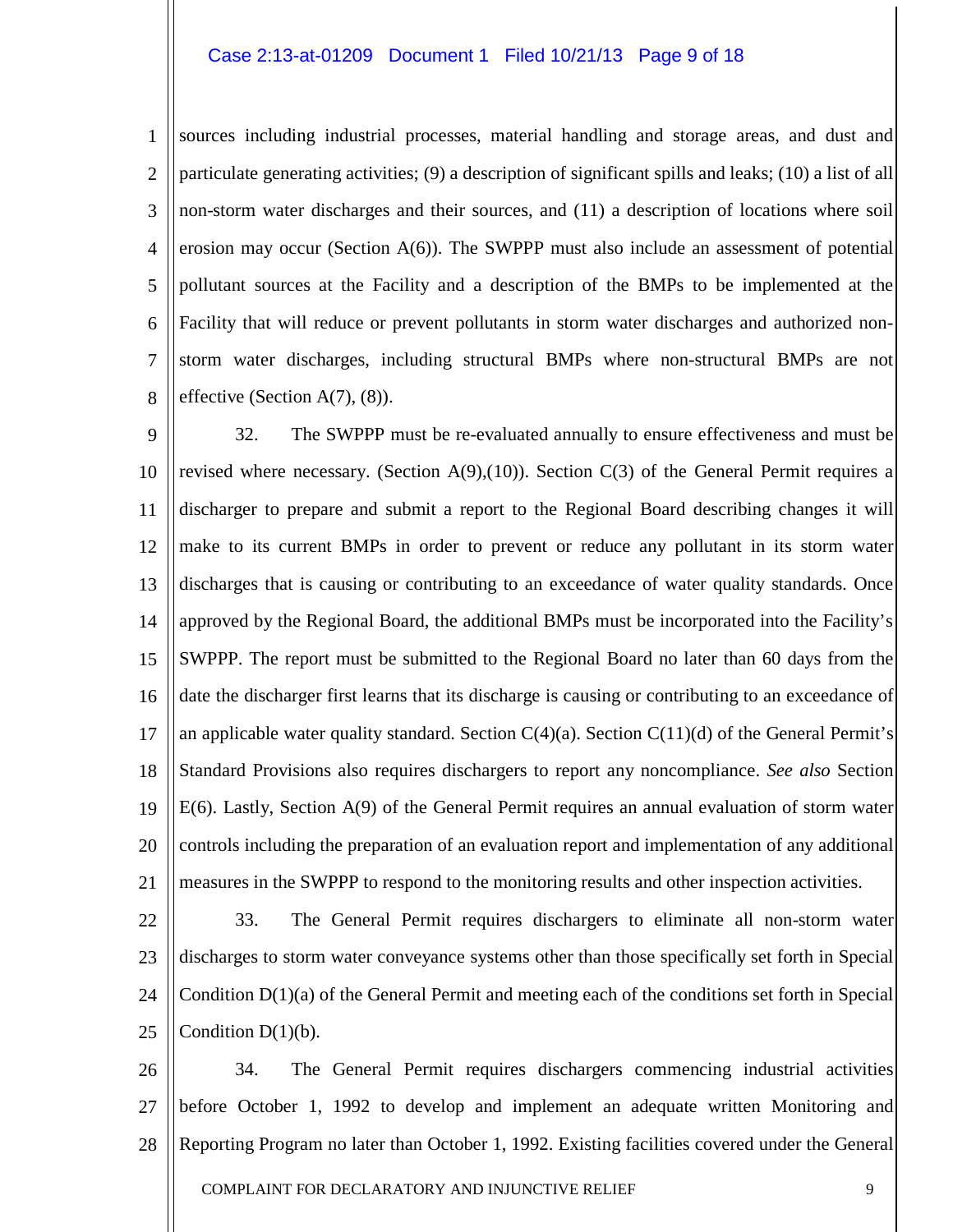#### Case 2:13-at-01209 Document 1 Filed 10/21/13 Page 10 of 18

- Permit must implement all necessary revisions to their monitoring programs no later than August 1, 1997.
- 2

1

3 4 5 6 7 8 9 10 11 12 13 14 35. The General Permit also requires dischargers to submit yearly "Annual Reports" to the Regional Board. As part of their monitoring program, dischargers must identify all storm water discharge locations that produce a significant storm water discharge, evaluate the effectiveness of BMPs in reducing pollutant loading, and evaluate whether pollution control measures set out in the SWPPP are adequate and properly implemented. Dischargers must then conduct visual observations of these discharge locations for at least one storm per month during the wet season (October through May) and record their findings in their Annual Report. Dischargers must also collect and analyze storm water samples from at least two storms per year. Section B requires dischargers to sample and analyze during the wet season for basic parameters such as pH, total suspended solids ("TSS"), specific conductance, and total organic content ("TOC") or oil and grease, certain industry-specific parameters, and toxic chemicals and other pollutants that are likely to be in the storm water discharged from the facility.

15 16 17 18 19 20 21 36. CSPA is informed and believes that the Defendants' Facility is also required to analyze their storm water discharge samples for iron ("Fe"), lead ("Pb'), aluminum ("Al"), and additional pollutants that are likely to be present in the Facility's storm water. Dischargers must also conduct dry season visual observations to identify sources of non-storm water pollution. The monitoring and reporting program requires dischargers to certify, based upon the annual site inspections, that the facility is in compliance with the General Permit and report any non-compliance, and contains additional requirements as well.

22

#### **V. STATEMENT OF FACTS**

23 24 25 26 27 28 37. Defendants operate an approximately twenty-two (22) acre construction machinery equipment and metal services facility located at 222 E. 4<sup>th</sup> Street, in Ripon, California. The Facility discharges surface water into the City of Ripon's storm drain system, which discharges to the Stanislaus River, which is a tributary to the Sacramento River and the Sacramento-San Joaquin Delta. Discharges from the Facility ultimately end up in the Sacramento-San Joaquin Bay Delta.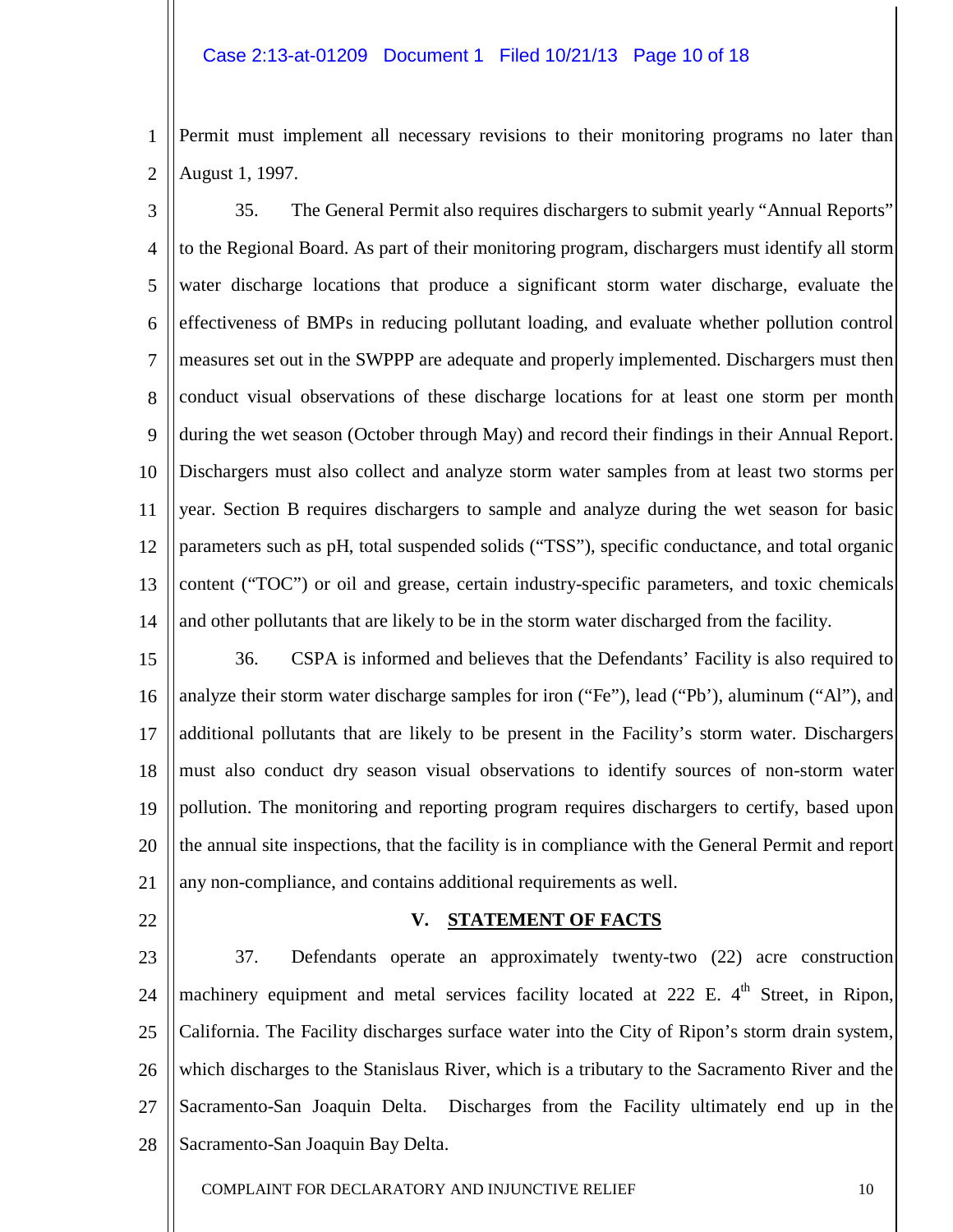#### Case 2:13-at-01209 Document 1 Filed 10/21/13 Page 11 of 18

1

38. The Defendants are covered by the coverage under the State's General Permit by virtue of the NOI that was filed on or about September 22, 1992.

2

3 4 5 6 7 8 9 10 11 39. The Facility is classified as a construction machinery and equipment facility under SIC Code 3531, and a metals service center under SIC Code 5051. The Facility is used for the processing, fabrication, and storage of various sheet metals and metal products. Other industrial activities at the Facility include the use, storage, maintenance, fueling, and washing of trucks, concrete slip-form paving equipment, trucks, and other heavy machinery. Many of these activities occur outside in areas that are exposed to storm water and storm flows due to the lack of overhead coverage, functional berms and other storm water controls. Plaintiff is informed and believes that Defendants' storm water controls, to the extent any exist, fail to achieve BAT and BCT standards.

12 13 14 15 16 17 40. Information available to Plaintiff indicates that storm water discharges from the Defendants' facility routinely and continuously contain concentrations of pH, total suspended solids ("TSS"), oil & grease ("O&G"), and other pollutants that exceed EPA benchmark levels. 41. Information available to Plaintiff also indicates that storm water discharges from the Defendants' facility routinely and continuously contain concentrations of specific conductivity that exceed proposed benchmark levels as well.

18 19 20 42. Defendants routinely and continuously fail to test storm water discharges from the Facility for iron, lead, aluminum, and other unknown pollutants that are likely to be present in the discharges in significant quantities.

- 21 22 23 24 25 26 27 43. The management practices at the Facility are wholly inadequate to prevent the sources of contamination described above from causing the discharge of pollutants to waters of the United States and fail to meet BAT and BCT. The Facility lacks essential structural controls such as grading, berming and roofing to prevent rainfall and storm water flows from coming into contact with these and other sources of contaminants, thereby allowing storm water to flow over and across these materials and become contaminated prior to leaving the Facility. In addition, the Facility lacks structural controls to prevent the discharge of water
- 28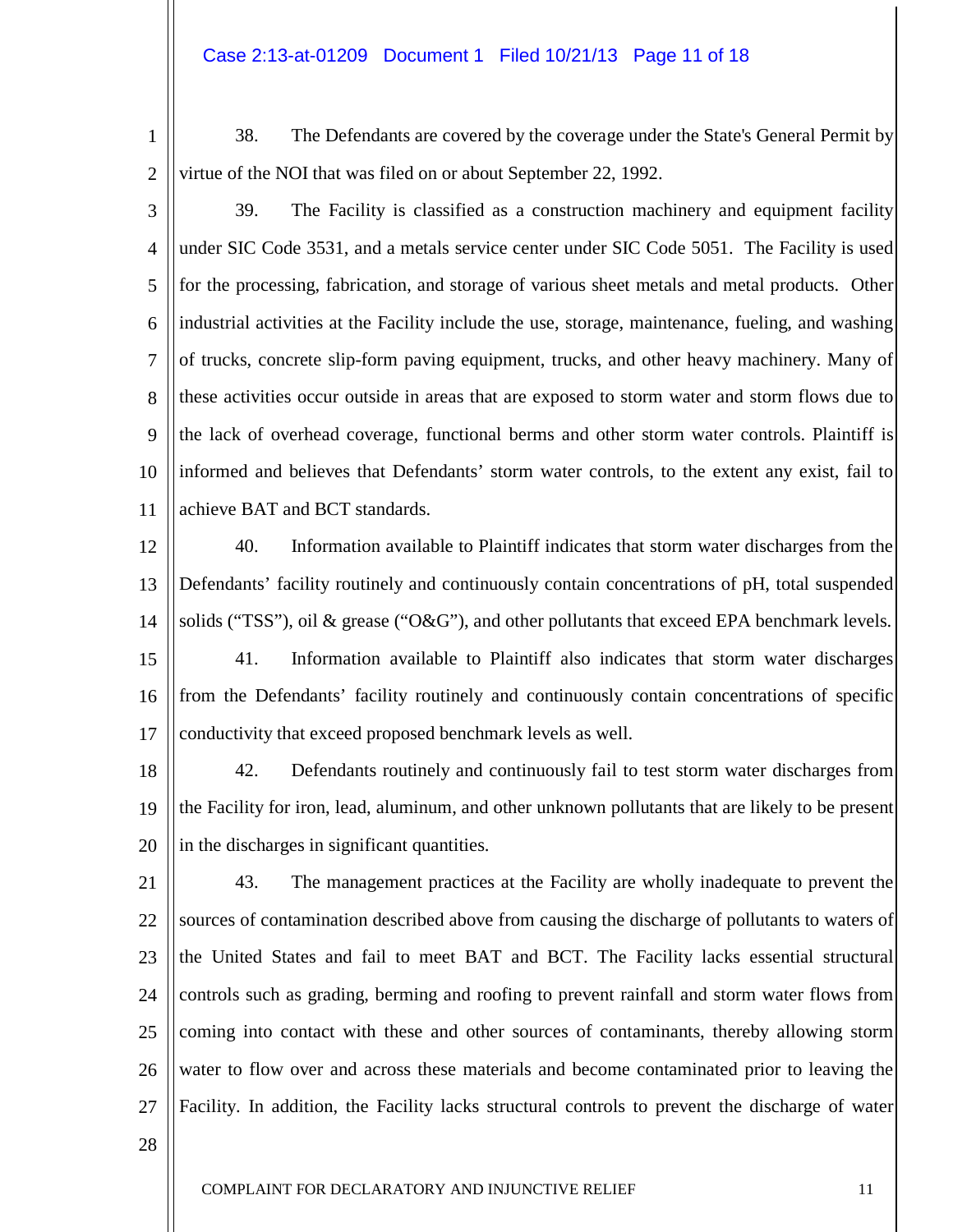#### Case 2:13-at-01209 Document 1 Filed 10/21/13 Page 12 of 18

- 1 2 once contaminated. The Facility also lacks an adequate filtration system to treat water once it is contaminated.
- 3 4 44. Vehicle traffic at the Facility tracks dust and particulate matter, increasing the discharges of polluted water and mud into waters of the United States.

5 6 7 45. During rain events storm water laden with pollutants flows from the Facility into the City of Ripon's storm drain system, and then into the Stanislaus River and, ultimately, into the Sacramento-San Joaquin Delta.

8 9 10 46. Information available to Plaintiff indicates that as a result of these practices, storm water containing pollutants harmful to fish, plant and bird life, and human health are being discharged from the Facility directly to these waters during significant rain events.

11 12 47. The Stanislaus River and the Sacramento-San Joaquin Bay Delta are waters of the United States.

13 14 15 48. Information available to Plaintiff indicates that Defendants have not fulfilled the requirements set forth in the General Permit for discharges from the Facility due to the continued discharge of contaminated storm water.

16 17 49. Plaintiff is informed and believes, and thereupon alleges, that Defendants have failed to develop and implement an adequate Storm Water Pollution Prevention Plan.

18 19 50. Information available to Plaintiff indicates the continued existence of unlawful storm water discharges at the Facility.

20 21 22 23 24 51. Plaintiff is informed and believes, and thereupon alleges, that Defendants have failed to develop and implement adequate monitoring, reporting and sampling programs for the Facility. Plaintiffs are informed and believe, and thereupon allege, that Defendants have not sampled with adequate frequency, have not conducted visual monitoring, and have not analyzed the samples collected for the required pollutant parameters.

25 26 52. Plaintiff is informed and believes, and thereupon alleges, that all of the violations alleged in this Complaint are ongoing and continuing.

27

//

28 ///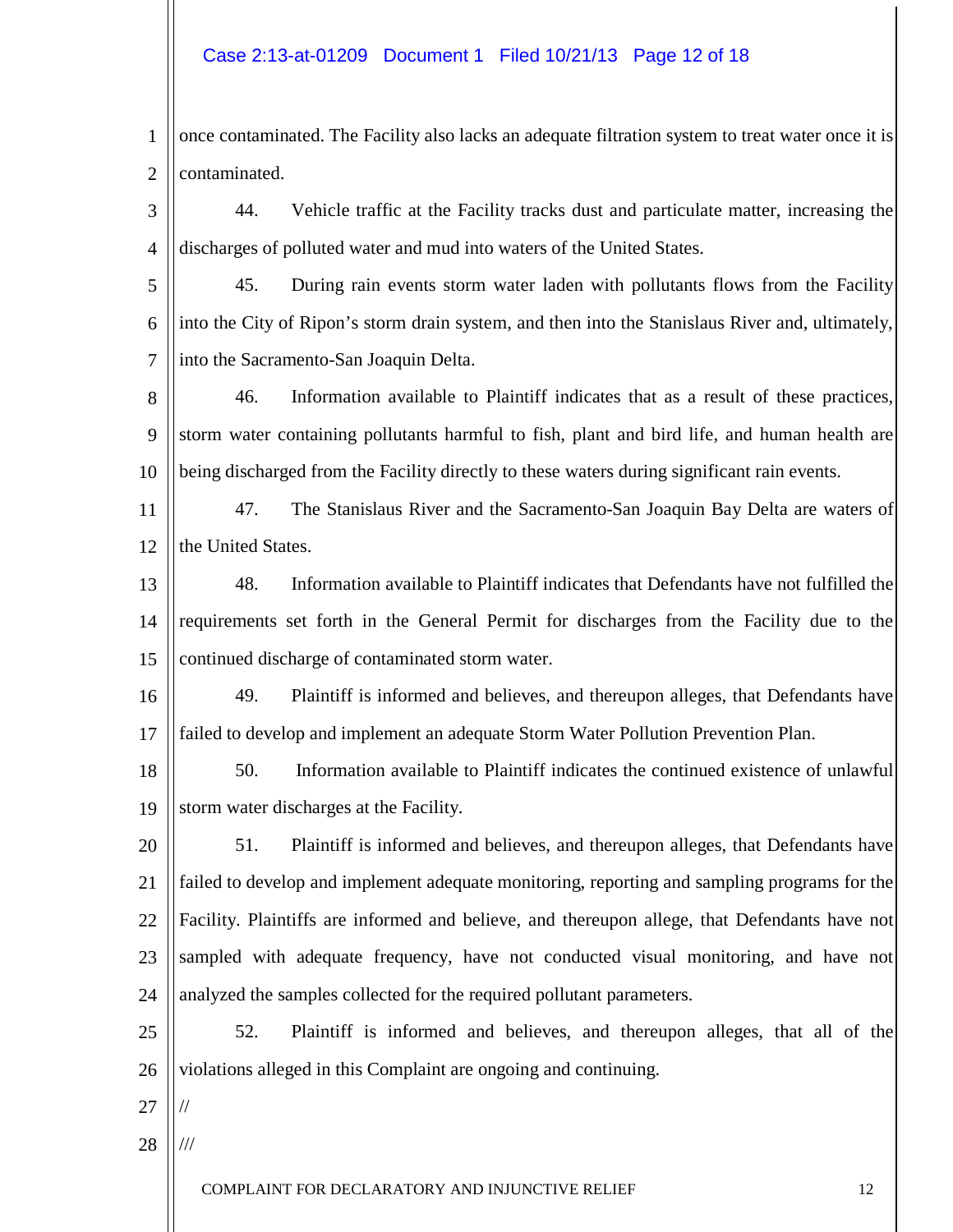|                | Case 2:13-at-01209 Document 1 Filed 10/21/13 Page 13 of 18                                      |
|----------------|-------------------------------------------------------------------------------------------------|
| 1              | VI.<br><b>CLAIMS FOR RELIEF</b>                                                                 |
| $\overline{2}$ |                                                                                                 |
| 3              | <b>FIRST CAUSE OF ACTION</b><br><b>Discharges of Contaminated Storm Water in</b>                |
| 4              | <b>Violation of Permit Conditions and the Act</b><br>(Violations of 33 U.S.C. §§ 1311(a), 1342) |
| 5              | 53.<br>Plaintiff incorporates the allegations contained in the above paragraphs as              |
| 6              | though fully set forth herein.                                                                  |
| 7              | Discharge Prohibition A(2) of the General Permit requires that storm water<br>54.               |
| 8              | discharges and authorized non-storm water discharges shall not cause or threaten to cause       |
| 9              | pollution, contamination, or nuisance. Receiving Water Limitations $C(1)$ and $C(2)$ of the     |
| 10             | General Permit require that storm water discharges and authorized non-storm water discharges    |
| 11             | shall not adversely impact human health or the environment, and shall not cause or contribute   |
| 12             | to a violation of any water quality standards contained in a Statewide Water Quality Control    |
| 13             | Plan or the applicable Regional Board's Basin Plan.                                             |
| 14             | 55.<br>Plaintiff is informed and believes, and thereupon alleges, that since at least           |
| 15             | October 1, 1992, Defendants have been discharging polluted storm water from the Facility to     |
|                | 16    the Stanislaus River, the Sacramento River and the Sacramento-San Joaquin Bay Delta in    |
| 17             | violation of the General Permit.                                                                |
| 18             | 56.<br>During every significant rain event, storm water flowing over and through                |
| 19             | materials at the Facility becomes contaminated with pollutants, flowing untreated from the      |
| 20             | Facility, through the city's storm drain system, into the Stanislaus River, the Sacramento      |
| 21             | River, and the Sacramento-San Joaquin Bay Delta.                                                |
| 22             | 57.<br>Plaintiff is informed and believes, and thereupon alleges, that these discharges         |
| 23             | of contaminated storm water are causing pollution and contamination of the waters of the        |
| 24             | United States in violation of Discharge Prohibition A(2) of the General Permit.                 |
| 25             | 58.<br>Plaintiff is informed and believes, and thereupon alleges, that these discharges         |
| 26             | of contaminated storm water are adversely affecting human health and the environment in         |
| 27             | violation of Receiving Water Limitation $C(1)$ of the General Permit.                           |
| 28             |                                                                                                 |
|                | COMPLAINT FOR DECLARATORY AND INJUNCTIVE RELIEF<br>13                                           |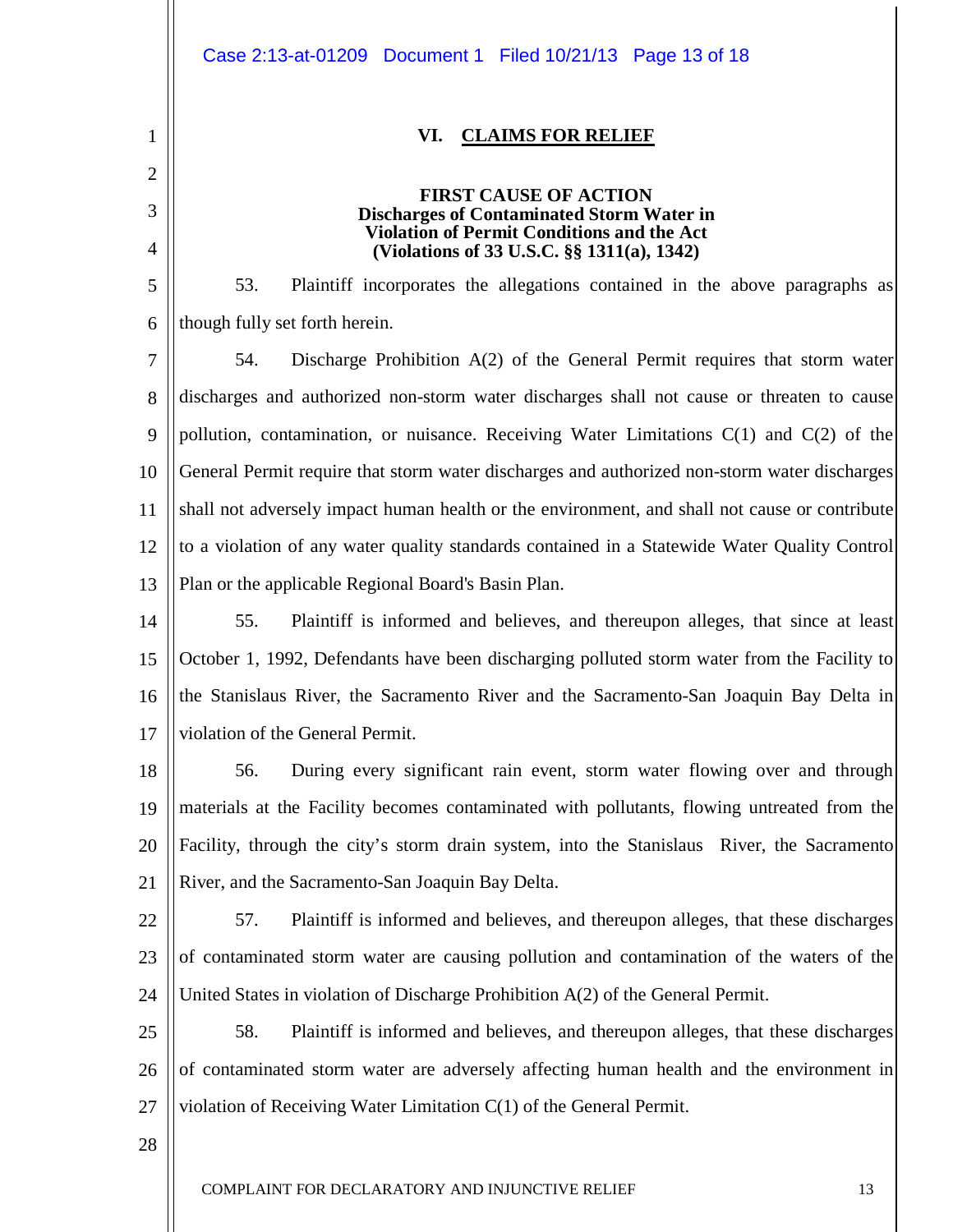# Case 2:13-at-01209 Document 1 Filed 10/21/13 Page 14 of 18

| $\mathbf{1}$   | 59.<br>Plaintiff is informed and believes, and thereupon alleges, that these discharges                                         |
|----------------|---------------------------------------------------------------------------------------------------------------------------------|
| $\overline{2}$ | of contaminated storm water are contributing to the violation of the applicable water quality                                   |
| 3              | standards in the Statewide Water Quality Control Plan and/or the applicable Regional Board's                                    |
| 4              | Basin Plan in violation of Receiving Water Limitation C(2) of the General Permit.                                               |
| 5              | 60.<br>Plaintiff is informed and believes, and thereupon alleges, that every day since at                                       |
| 6              | least August 20, 2008, Defendants have discharged and continue to discharge polluted storm                                      |
| $\tau$         | water from the Facility in violation of the General Permit. Every day Defendants have                                           |
| 8              | discharged and continue to discharge polluted storm water from the Facility in violation of the                                 |
| 9              | General Permit is a separate and distinct violation of Section $301(a)$ of the Act, 33 U.S.C. §                                 |
| 10             | $1311(a)$ . These violations are ongoing and continuous.                                                                        |
| 11             | WHEREFORE, Plaintiff prays for relief as set forth hereinafter.                                                                 |
| 12             |                                                                                                                                 |
| 13             | <b>SECOND CAUSE OF ACTION</b><br><b>Failure to Develop and Implement an</b>                                                     |
| 14             | <b>Adequate Storm Water Pollution Prevention Plan</b><br>(Violations of Permit Conditions and the Act, 33 U.S.C. §§ 1311, 1342) |
| 15             | 61.<br>Plaintiff incorporates the allegations contained in the above paragraphs as                                              |
| 16             | though fully set forth herein.                                                                                                  |
| 17             | 62.<br>Section A and Provision E of the General Permit requires dischargers of storm                                            |
| 18             | water associated with industrial activity to develop and implement an adequate Storm Water                                      |
| 19             | Pollution Prevention Plan ("SWPPP") no later than October 1, 1992.                                                              |
| 20             | 63.<br>Defendants have failed to develop and implement an adequate SWPPP for the                                                |
| 21             | Facility. Defendants' ongoing failure to develop and implement an adequate SWPPP for the                                        |
| 22             | Facility is evidenced by, <i>inter alia</i> , Defendants' outdoor storage of industrial materials,                              |
| 23             | including waste materials, without appropriate best management practices; the continued                                         |
| 24             | exposure of significant quantities of industrial material to storm water flows; the failure to                                  |
| 25             | either treat storm water prior to discharge or to implement effective containment practices; and                                |
| 26             | the continued discharge of storm water pollutants from the Facility at levels in excess of EPA                                  |
| 27             | benchmark values and other applicable water quality standards.                                                                  |
| 28             |                                                                                                                                 |
|                |                                                                                                                                 |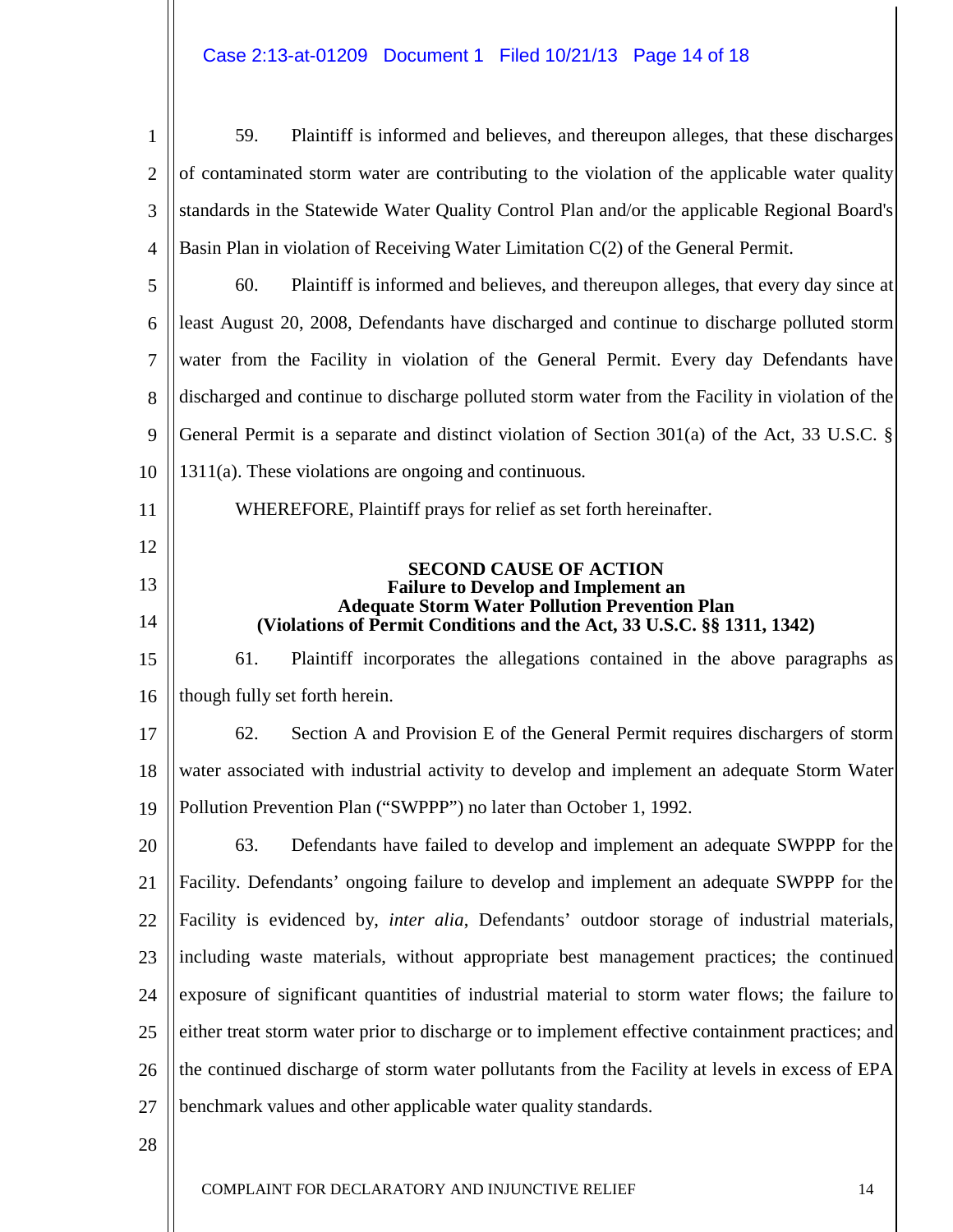COMPLAINT FOR DECLARATORY AND INJUNCTIVE RELIEF 15 1 2 3 4 5 6 7 8 9 10 11 12 13 14 15 16 17 18 19 20 21 22 23 24 25 26 27 28 64. Defendants have further failed to update the Facility's SWPPP in response to the analytical results of the Facility's storm water monitoring as required by the General Permit. 65. Each day since October 1, 1992 that Defendants have failed to develop and implement an adequate SWPPP for the Facility in violation of the General Permit is a separate and distinct violation of Section 301(a) of the Act, 33 U.S.C. § 1311(a). 66. Defendants have been in violation of the SWPPP requirement every day since at least November 9, 2007. Defendants continue to be in violation of the Act each day that they fail to develop and fully implement an adequate SWPPP for the Facility. WHEREFORE, Plaintiffs pray for relief as set forth hereinafter. **THIRD CAUSE OF ACTION Failure to Develop and Implement the Best Available And Best Conventional Treatment Technologies (Violations of Permit Conditions and the Act, 33 U.S.C. §§ 1311, 1342)** 67. Plaintiff incorporates the allegations contained in the above paragraphs as though fully set forth herein. 68. The General Permit's SWPPP requirements and Effluent Limitation B(3) require dischargers to reduce or prevent pollutants in their storm water discharges through implementation of BAT for toxic and nonconventional pollutants and BCT for conventional pollutants. 69. Defendants have failed to implement BAT and BCT at the Facility for its discharges of pH, TSS, O&G, and other unmonitored pollutants in violation of Effluent Limitation B(3) of the General Permit. 70. Each day since October 1, 1992 that Defendants have failed to develop and implement BAT and BCT in violation of the General Permit is a separate and distinct violation of Section 301(a) of the Act, 33 U.S.C. § 1311(a). 71. Defendants have been in violation of the BAT and BCT requirements every day since at least August 20, 2008. Defendants continue to be in violation of the BAT and BCT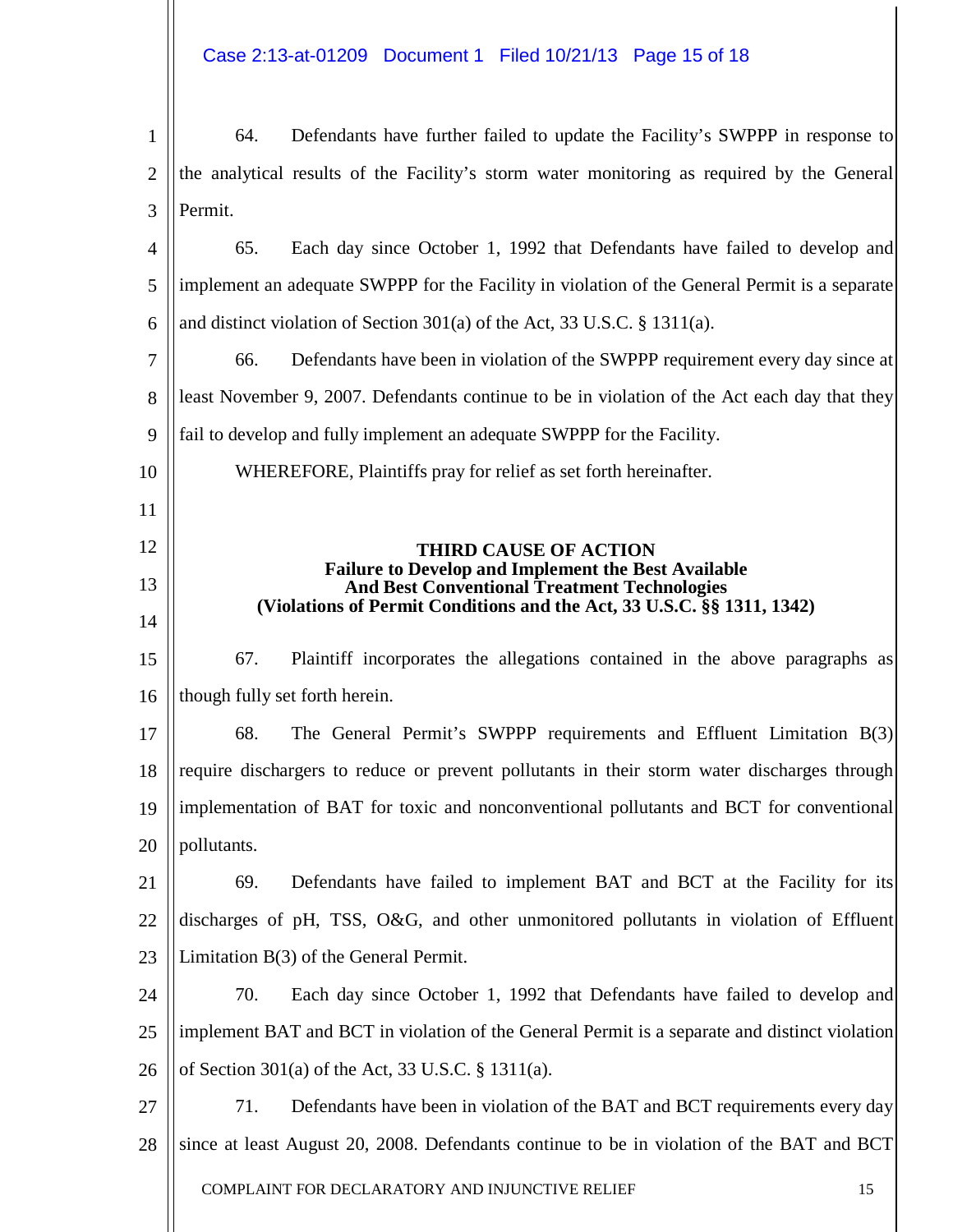# Case 2:13-at-01209 Document 1 Filed 10/21/13 Page 16 of 18

1 2 3 4 5 6 7 8 9 10 11 12 13 14 15 16 17 18 19 20 21 22 23 24 25 26 27 28 requirements each day that they fail to develop and fully implement an adequate BAT and BCT for the Facility. WHEREFORE, Plaintiffs pray for relief as set forth hereinafter. **FOURTH CAUSE OF ACTION Failure to Develop and Implement an Adequate Monitoring and Reporting Program (Violations of Permit Conditions and the Act, 33 U.S.C. §§ 1311, 1342)** 72. Plaintiff incorporates the allegations contained in the above paragraphs as though fully set forth herein. 73. Section B of the General Permit requires dischargers of storm water associated with industrial activity to develop and implement a monitoring and reporting program (including, among other things, sampling and analysis of discharges) no later than October 1, 1992. 74. Defendants have failed to develop and implement an adequate monitoring and reporting program for the Facility. Defendants' ongoing failures to develop and implement adequate monitoring and reporting programs are evidenced by, *inter alia*, their continuing failure to collect and analyze storm water samples from all discharge locations, their continuing failure to collect and analyze storm water samples for all of pollutants required under the General Permit for facilities classified under SIC Codes 3531 and 5051, their continuing failure to analyze storm water samples for all toxic chemicals and other pollutants likely to be present in the Facility's storm water discharges in significant quantities, and/or their failure to file required Annual Reports with the Regional Board which provide required information concerning the Facility's visual observations and storm water sampling and analysis. 75. Each day since October 1, 1992 that Defendants have failed to develop and implement an adequate monitoring and reporting program for the Facility in violation of the General Permit is a separate and distinct violation of Section 301(a) of the Act, 33 U.S.C. § 1311(a). These violations are ongoing and continuous.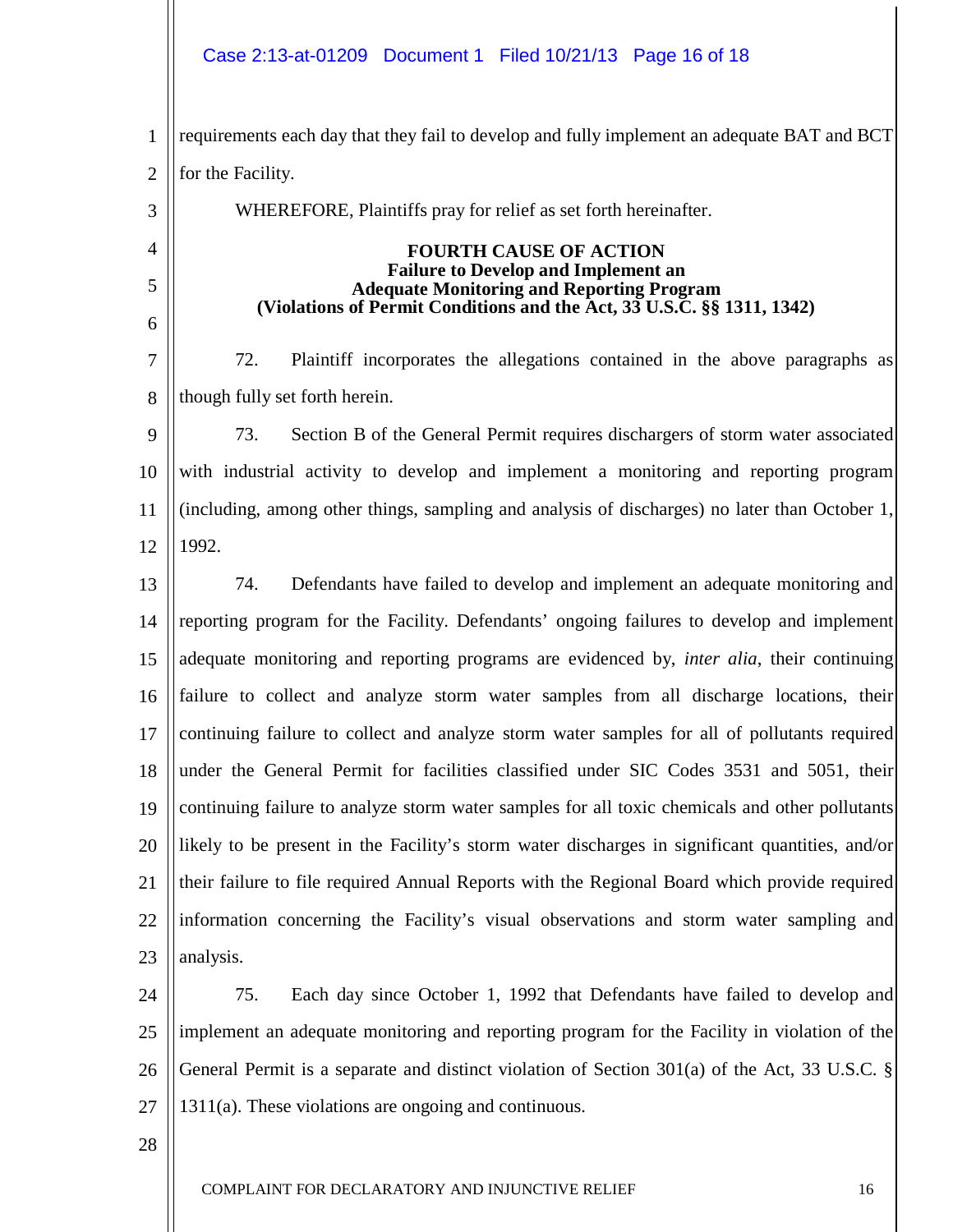# Case 2:13-at-01209 Document 1 Filed 10/21/13 Page 17 of 18

| 1              | Defendants have been in violation of the monitoring and reporting program<br>76.                 |  |  |  |  |  |
|----------------|--------------------------------------------------------------------------------------------------|--|--|--|--|--|
| $\overline{2}$ | requirements every day since at least August 20, 2008. Defendants continue to be in violation    |  |  |  |  |  |
| 3              | of the program requirements each day that they fail to develop and fully implement an            |  |  |  |  |  |
| 4              | adequate monitoring and reporting program for the Facility.                                      |  |  |  |  |  |
| 5              | WHEREFORE, Plaintiffs pray for relief as hereinafter set forth.                                  |  |  |  |  |  |
| 6              |                                                                                                  |  |  |  |  |  |
| 7              | <b>FIFTH CAUSE OF ACTION</b><br><b>False Certification of Compliance in Annual Report</b>        |  |  |  |  |  |
| 8              | (Violations of Permit conditions and the Act 33 U.S.C. §§ 1311, 1342)                            |  |  |  |  |  |
| 9              | Plaintiff re-alleges and incorporates all of the preceding paragraphs as if fully<br>77.         |  |  |  |  |  |
| 10             | set forth herein.                                                                                |  |  |  |  |  |
| 11             | As required by section B(14) of the General Permit, Defendants have submitted<br>78.             |  |  |  |  |  |
| 12             | signed annual reports certifying that the Facility is in compliance with the General Permit each |  |  |  |  |  |
| 13             | of the last five years.                                                                          |  |  |  |  |  |
| 14             | Defendants have falsely certified compliance with the General Permit in the<br>79.               |  |  |  |  |  |
| 15             | Annual Reports submitted to the Regional Board.                                                  |  |  |  |  |  |
| 16             | 80.<br>Each day since at least August 20, 2008, that Defendants have falsely certified           |  |  |  |  |  |
| 17             | compliance with the General Permit is a separate and distinct violation of the General Permit    |  |  |  |  |  |
| 18             | and Section 301(a) of the Act, 33 U.S.C. § 1311(a). Defendants continue to be in violation of    |  |  |  |  |  |
| 19             | the General Permit's verification requirement each day that they maintain their false            |  |  |  |  |  |
| 20             | certification of its compliance with the General Permit.                                         |  |  |  |  |  |
| 21             | WHEREFORE, Plaintiffs pray for relief as set forth hereinafter.                                  |  |  |  |  |  |
| 22             | <b>RELIEF REQUESTED</b><br>VII.                                                                  |  |  |  |  |  |
| 23             | WHEREFORE, Plaintiff respectfully requests that this Court grant the following relief:           |  |  |  |  |  |
| 24             | Declare Defendants to have violated and to be in violation of the Act as alleged<br>a.           |  |  |  |  |  |
| 25             | herein;                                                                                          |  |  |  |  |  |
| 26             | Enjoin Defendants from discharging pollutants from the Facility and to the<br>b.                 |  |  |  |  |  |
| 27             | surface waters surrounding and downstream from the Facility;                                     |  |  |  |  |  |
| 28             |                                                                                                  |  |  |  |  |  |
|                | COMPLAINT FOR DECLARATORY AND INJUNCTIVE RELIEF<br>17                                            |  |  |  |  |  |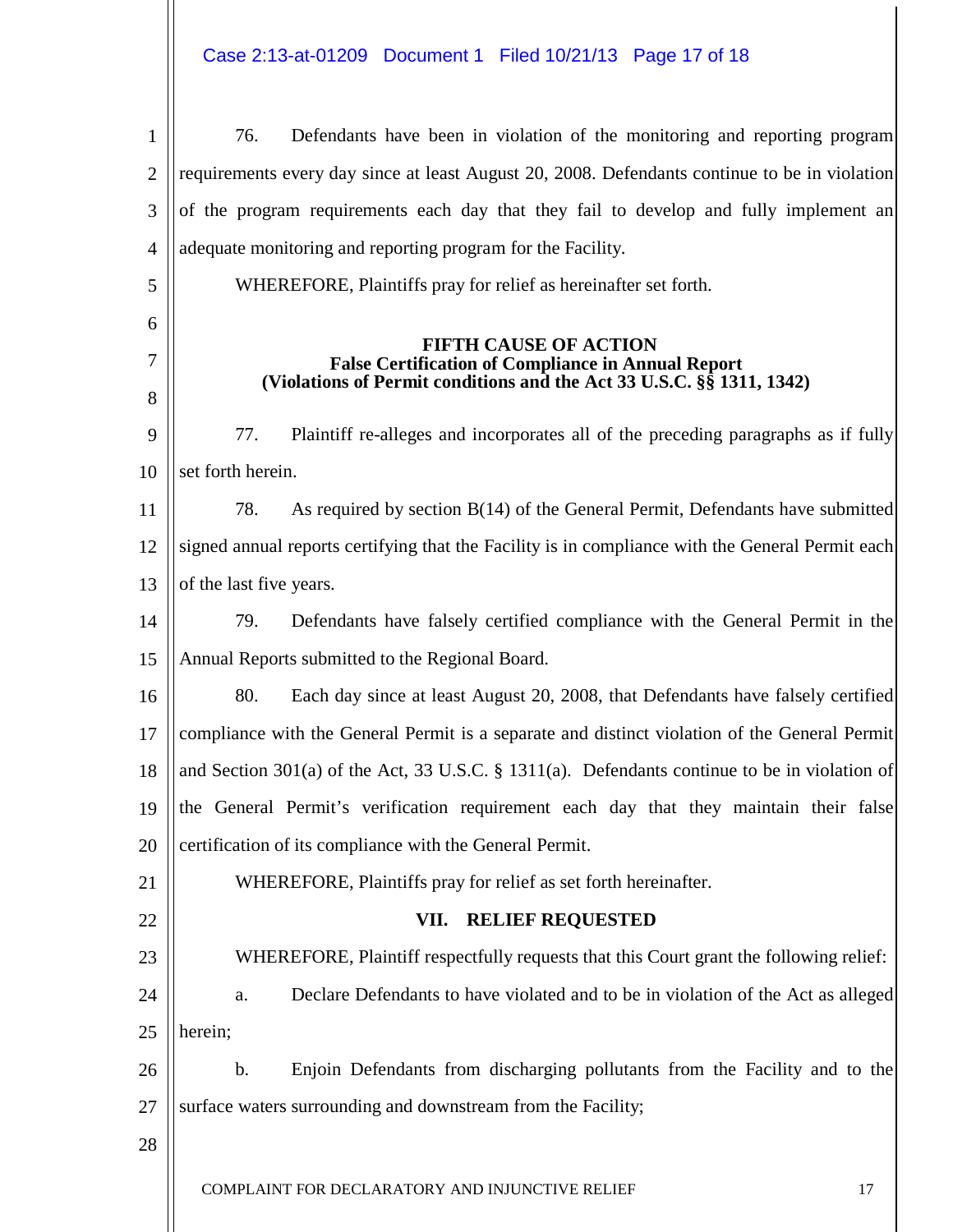| $\mathbf{1}$   | Enjoin Defendants from further violating the substantive and procedural<br>c.                    |  |  |  |  |
|----------------|--------------------------------------------------------------------------------------------------|--|--|--|--|
| $\overline{2}$ | requirements of the General Permit;                                                              |  |  |  |  |
| 3              | Order Defendant to immediately implement storm water pollution control and<br>d.                 |  |  |  |  |
| 4              | treatment technologies and measures that are equivalent to BAT or BCT and prevent pollutants     |  |  |  |  |
| 5              | in the Facility's storm water from contributing to violations of any water quality standards;    |  |  |  |  |
| 6              | Order Defendant to comply with the Permit's monitoring and reporting<br>e.                       |  |  |  |  |
| 7              | requirements, including ordering supplemental monitoring to compensate for past monitoring       |  |  |  |  |
| 8              | violations;                                                                                      |  |  |  |  |
| 9              | f.<br>Order Defendants to prepare a SWPPP consistent with the Permit's                           |  |  |  |  |
| 10             | requirements and implement procedures to regularly review and update the SWPPP;                  |  |  |  |  |
| 11             | Order Defendants to provide Plaintiff with reports documenting the quality and<br>g.             |  |  |  |  |
| 12             | quantity of their discharges to waters of the United States and their efforts to comply with the |  |  |  |  |
| 13             | Act and the Court's orders;                                                                      |  |  |  |  |
| 14             | h.<br>Order Defendants to pay civil penalties of \$32,500 per day per violation for all          |  |  |  |  |
| 15             | violations occurring between March 15, 2004 and January 11, 2009, and \$37,500 per day per       |  |  |  |  |
| 16             | violation for all violations occurring after January 12, 2009, for each violation of the Act     |  |  |  |  |
| 17             | pursuant to Sections 309(d) and 505(a) of the Act, 33 U.S.C. $\S$ 1319(d) and 1365(a) and 40     |  |  |  |  |
| 18             | C.F.R. §§ 19.1 - 19.4 (pp. 200-202) (Dec. 31, 1996);                                             |  |  |  |  |
| 19             | i.<br>Order Defendants to take appropriate actions to restore the quality of navigable           |  |  |  |  |
| 20             | waters impaired by their activities;                                                             |  |  |  |  |
| 21             | Award Plaintiffs' costs (including reasonable attorney, witness, and consultant<br>j.            |  |  |  |  |
| 22             | fees) as authorized by the Act, 33 U.S.C. § 1365(d); and,                                        |  |  |  |  |
| 23             | k.<br>Award any such other and further relief as this Court may deem appropriate.                |  |  |  |  |
| 24             |                                                                                                  |  |  |  |  |
| 25             | Dated: October 23, 2013<br>Respectfully submitted,<br><b>JACKSON &amp; TUERCK</b>                |  |  |  |  |
| 26             | s/ Robert J. Tuerck<br>By:                                                                       |  |  |  |  |
| 27             | Robert J. Tuerck<br><b>Attorney for Plaintiff</b>                                                |  |  |  |  |
| 28             | <b>CALIFORNIA SPORTFISHING</b>                                                                   |  |  |  |  |
|                | PROTECTION ALLIANCE<br>COMPLAINT FOR DECLARATORY AND INJUNCTIVE RELIEF<br>18                     |  |  |  |  |
|                |                                                                                                  |  |  |  |  |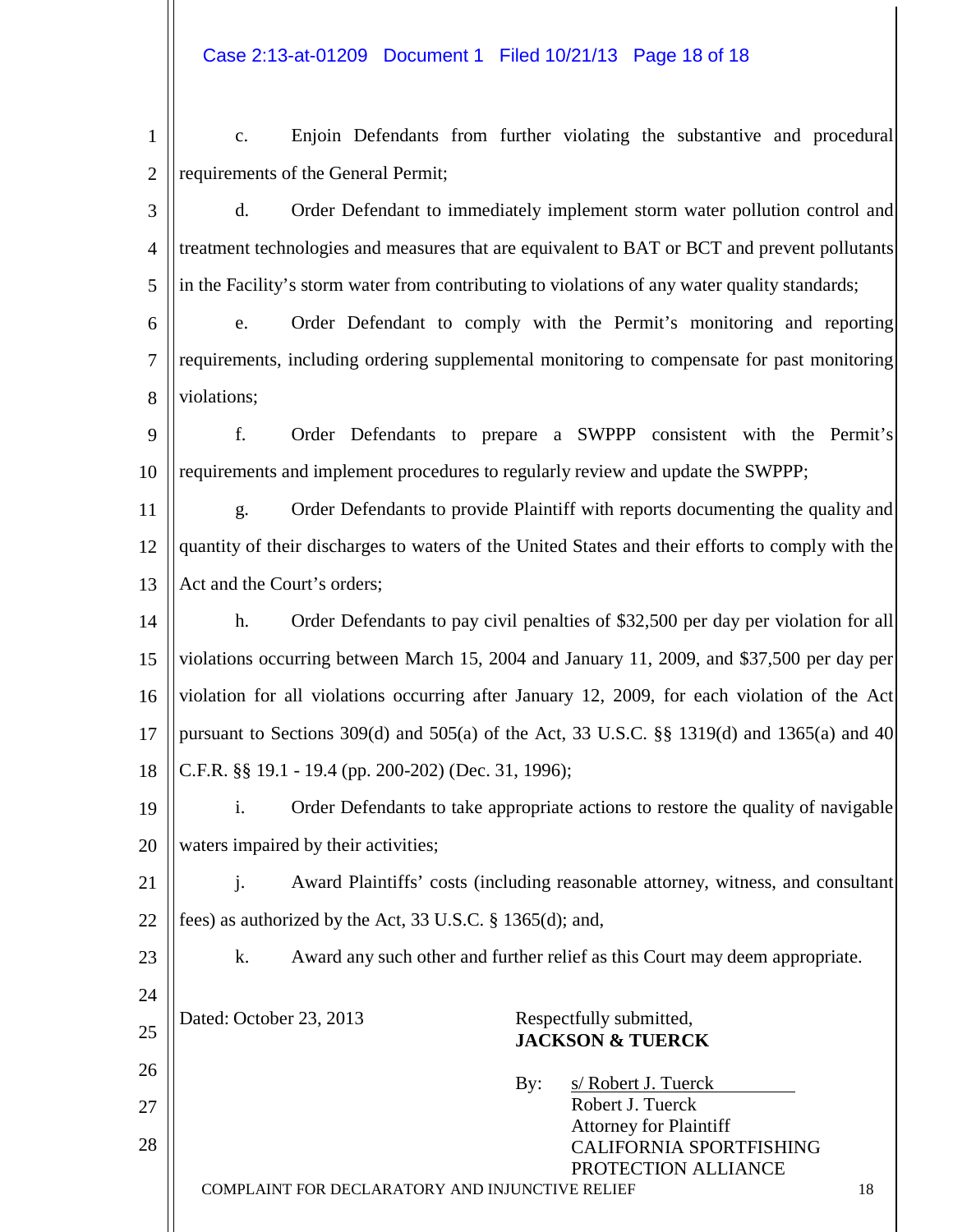# EXHIBIT A

CSPA's August 20, 2013 "Notice of Violations and Intent to File Suit Under The Federal Water Pollution Control Act" to Defendants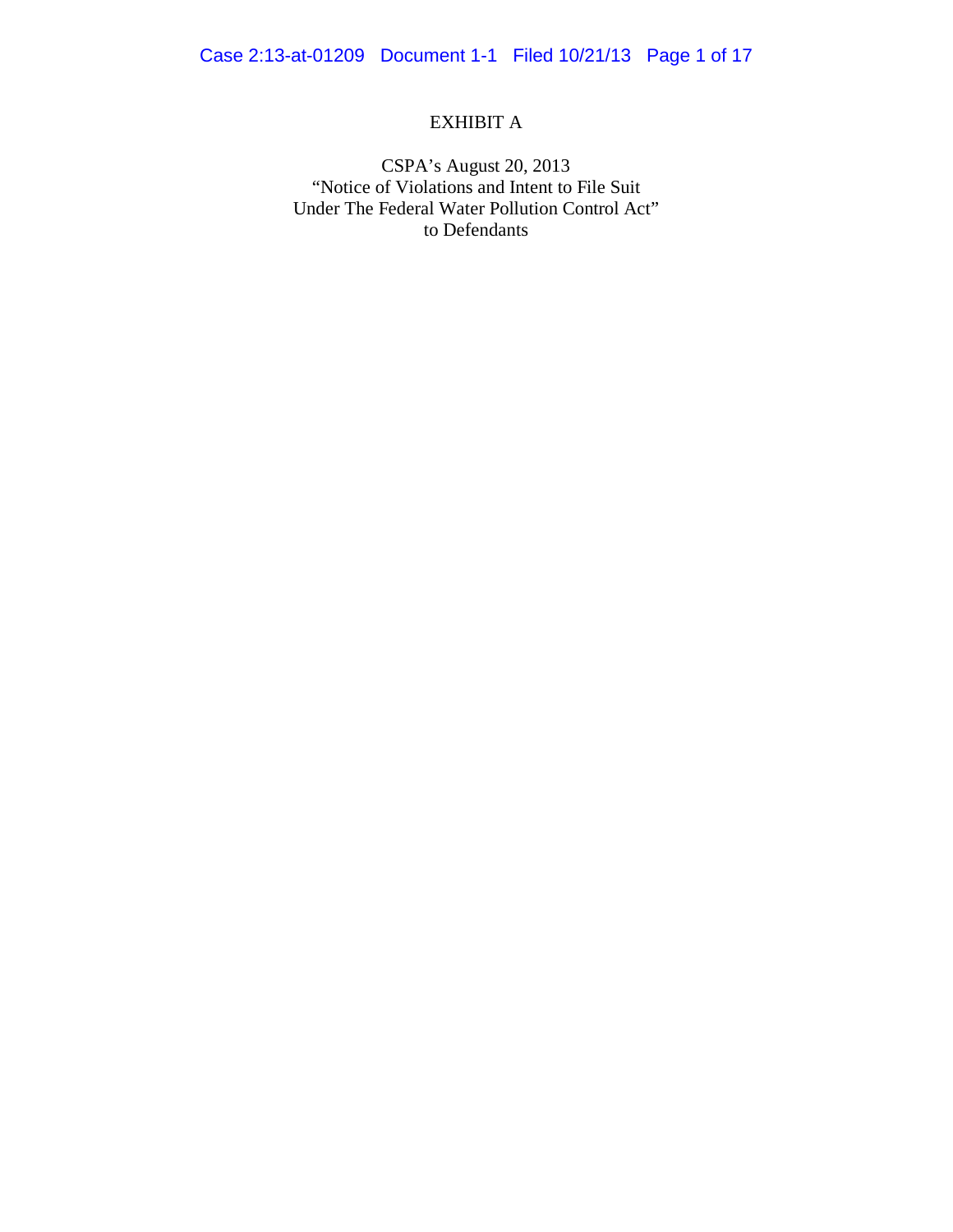

August 20, 2013

# VIA CERTIFIED MAIL RETURN RECEIPT REQUESTED

Guntert Sales & Zimmerman 222 E 4th Street Ripon, CA 95366

Ronald M. Guntert, Operator Guntert Sales & Zimmerman 222 E 4th Street Ripon, CA 95366

Guntert Sales & Zimmerman dba Guntert Steel 222 E 4th Street Ripon, CA 95366

# **NOTICE OF VIOLATIONS AND INTENT TO FILE SUIT UNDER THE FEDERAL WATER POLLUTION CONTROL ACT**

Dear Sirs:

I am writing on behalf of the California Sportfishing Protection Alliance ("CSPA") in regard to violations of the Federal Water Pollution Control Act<sup>[1](#page-19-0)</sup> (commonly known as the "Clean" Water Act" or "CWA"), occurring at the Guntert Sales & Zimmerman facility located at 222 E.  $4<sup>th</sup>$  Street in Ripon, CA ("the Facility"). Guntert Sales & Zimmerman is operated by Mr. Robert M. Guntert. Guntert & Zimmerman also operate an affiliated business known as Guntert Steel at the Facility. Mr. Guntert, Guntert Steel, and Guntert Sales & Zimmerman shall collectively hereinafter be referred to as "Guntert."

CSPA is a non-profit public benefit corporation dedicated to the preservation, protection, and defense of the environment, wildlife and natural resources of the San Joaquin River, the Sacramento River, the Sacramento-San Joaquin Delta, their tributaries, and other California waters. This letter is being sent to you as the responsible owners, officers, and/or operators of the Facility.

<span id="page-19-0"></span>This letter addresses Guntert's unlawful discharges of pollutants from the Facility directly and indirectly into a storm drain system operated by the City of Ripon, which in turn discharges to the Stanislaus River and ultimately into the Sacramento-San Joaquin Delta. This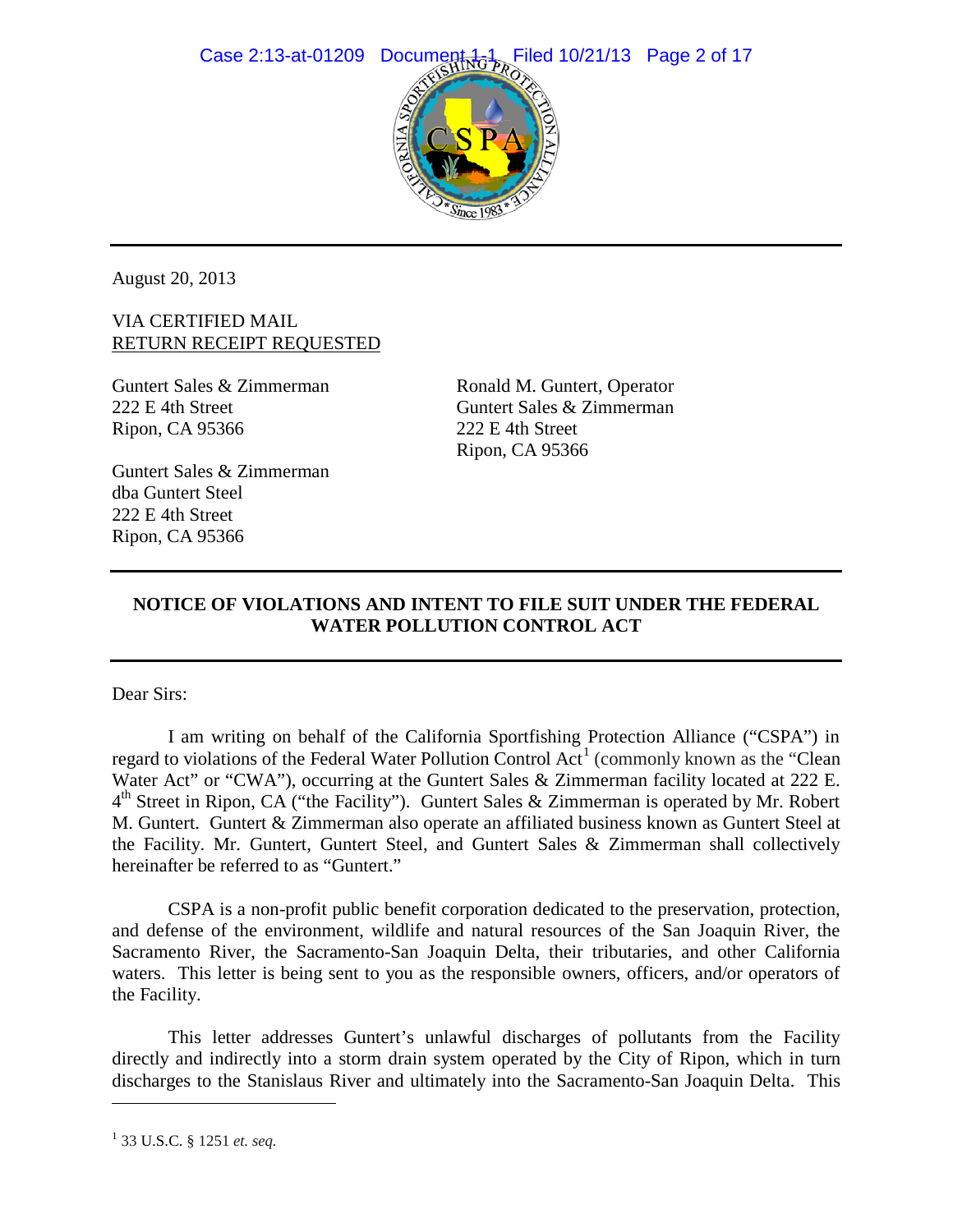Notice of Violation and Intent To File Suit August 20, 2013 Page 2 of 16

letter addresses the ongoing violations of the substantive and procedural requirements of the Clean Water Act (the "Act') and National Pollutant Discharge Elimination System ("NPDES") General Permit No. CAS000001, State Water Resources Control Board Water Quality Order No. 92-12-DWQ, as amended by Order No. 97-03-DWQ ("General Industrial Storm Water Permit" or "General Permit").

Section 505(b) of the Clean Water Act provides that sixty (60) days prior to the initiation of a civil action under Section 505(a) of the Act (33 U.S.C. § 1365(a)), a citizen must give notice of intent to file suit. Notice must be given to the alleged violator, the U.S. Environmental Protection Agency ("the EPA"), and the State in which the violations occur. This Notice of Violation and Intent to File Suit provides notice of the violations that have occurred, and continue to occur, at the Facility. Consequently, Guntert is hereby placed on formal notice by CSPA that, after the expiration of sixty (60) days from the date of this Notice of Violation and Intent to File Suit, CSPA intends to file suit in federal court against Guntert under Section 505(a) of the Clean Water Act (33 U.S.C. § 1365(a)), for violations of the Clean Water Act and the General Industrial Storm Water Permit. These violations are described more fully below.

#### **I. BACKGROUND**

Section 301(a) of the Act,<sup>[2](#page-20-0)</sup> prohibits the discharge of any pollutant into waters of the United States, unless such discharge is in compliance with various enumerated sections of the Act. Among other things, Section 301(a) prohibits discharges not authorized by, or in violation of, the terms of an NPDES permit issued pursuant to Section 402 of the Act.<sup>[3](#page-20-1)</sup> Section 402(p) of the Act establishes a framework for regulating municipal and industrial storm water discharges under the NPDES program.<sup>[4](#page-20-2)</sup> States with approved NPDES permit programs are authorized by Section 402(p) to regulate industrial storm water discharges through individual permits issued to dischargers and/or through the issuance of a single, statewide general permit applicable to all industrial storm water dischargers.<sup>[5](#page-20-3)</sup> Pursuant to Section 402 of the Act,<sup>[6](#page-20-4)</sup> the Administrator of the U.S. EPA has authorized California's State Water Resources Control Board (the "SWRCB" of "Board") to issue NPDES permits including general NPDES permits in California. The SWRCB elected to issue a statewide general permit for industrial discharges. The Board issued the General Permit on or about November 19, 1991, modified the General Permit on or about September 17, 1992, and reissued the General Permit on or about April 17, 1997, pursuant to Section 402(p) of the Clean Water Act.<sup>[7](#page-20-5)</sup> Accordingly, in order to discharge storm water lawfully in California, industrial dischargers must either comply with the terms of the General Permit or obtain and comply with an individual NPDES permit.

The General Permit contains a variety of substantive and procedural requirements that dischargers must meet. For example, Facilities discharging, or having the potential to discharge,

- $4$  33 U.S.C. §1342(p)
- <sup>5</sup> 33 U.S.C. § 1342
- <span id="page-20-4"></span><span id="page-20-3"></span> $6\overline{33}$  U.S.C. § 1342

<sup>2</sup> 33 U.S.C. § 1311(a)

<span id="page-20-2"></span><span id="page-20-1"></span><span id="page-20-0"></span><sup>3</sup> 33 U.S.C. § 1342

<span id="page-20-5"></span> $7$  33 U.S.C. § 1342(p)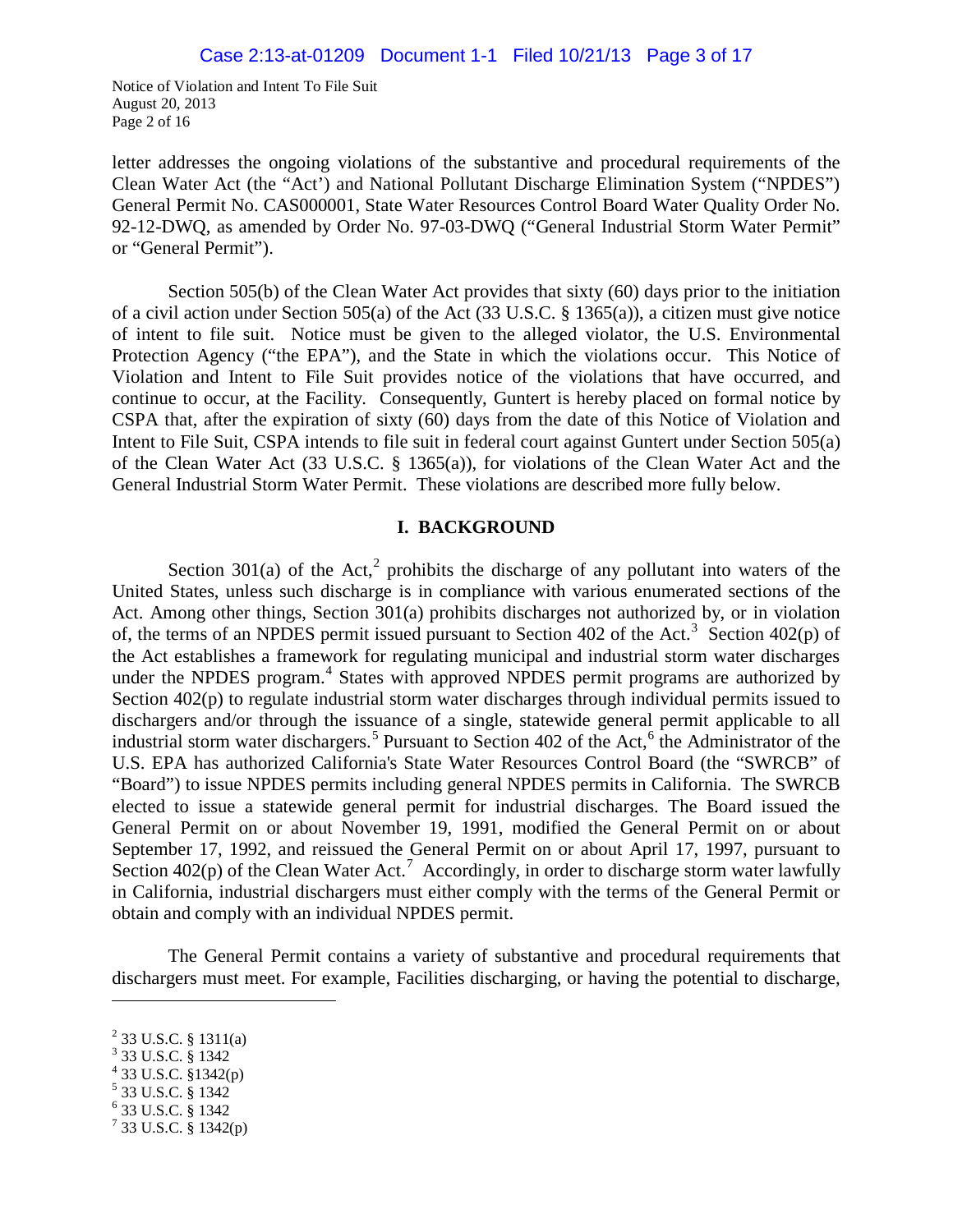Notice of Violation and Intent To File Suit August 20, 2013 Page 3 of 16

storm water associated with industrial activity that have not obtained an individual NPDES permit must apply for coverage under the State's General Permit by filing a Notice of Intent ("NOI"). Discharge Prohibition A(1) of the General Permit prohibits the direct or indirect discharge of materials other than storm water ("non-storm water discharges"), which are not otherwise regulated by an NPDES permit, to the waters of the United States. Discharge Prohibition A(2) of the General Permit prohibits storm water discharges and authorized nonstorm water discharges that cause or threaten to cause pollution, contamination, or nuisance. Receiving Water Limitation C(1) of the General Permit prohibits storm water discharges to any surface or ground water that adversely impact human health or the environment. Receiving Water Limitation C(2) of the General Permit prohibits storm water discharges that cause or contribute to an exceedance of any applicable water quality standards contained in a Statewide Water Quality Control Plan or the applicable Regional Board's Basin Plan.

The Central Valley Regional Water Quality Control Board (the "Regional Board" or "Board") has established water quality standards for the San Joaquin River and the Delta in the "Water Quality Control Plan for the Sacramento River and San Joaquin River Basins," generally referred to as the Basin Plan. The Basin Plan includes a narrative toxicity standard which states that "[a]ll waters shall be maintained free of toxic substances in concentrations that produce detrimental physiological responses in human, plant, animal, or aquatic life." For the Delta, the Basin Plan establishes standards for several metals, including (at a hardness of 40 mg/L) 0.01 mg/L for arsenic, 0.1 mg/L for copper, 0.3 mg/L for iron, and 0.1 mg/L for zinc. *Id*. at III-4.00. The Basin Plan also states that "[a]t a minimum, water designated for use as domestic or municipal supply (MUN) shall not contain lead in excess of 0.015 mg/L." *Id*. at III-3.00. The Basin Plan also provides that "[t]he pH shall not be depressed below 6.5 nor raised above 8.5." *Id.* at III-6.00. The Basin Plan also prohibits the discharges of oil and grease, stating that "[w]aters shall not contain oils, greases, waxes, or other materials in concentrations that cause nuisance, result in a visible film or coating on the surface of the water or on objects in the water, or otherwise adversely affect beneficial uses." *Id*. at III-5.00

The Basin Plan also provides that "[a]t a minimum, water designated for use as domestic or municipal supply (MUN) shall not contain concentrations of chemical constituents in excess of the maximum contaminant levels (MCLs)." *Id*., at III-3.0. The EPA has issued a recommended water quality criteria for aluminum for freshwater aquatic life protection of 0.087 mg/L. EPA has established a secondary MCL, consumer acceptance limit for aluminum of 0.05 mg/L to 0.2 mg/L. EPA has established a secondary MCL, consumer acceptance limit for the following: zinc  $-5.0$  mg/L; copper  $-1.0$  mg/L; and iron  $-0.3$  mg/L. EPA has established a primary MCL, consumer acceptance limit for the following: chromium – 0.1 mg/L; copper – 1.3 mg/L; and lead – 0.0 (zero) mg/L. *See* http://www.epa.gov/safewater/mcl.html. The California Department of Health Services has also established the following MCL, consumer acceptance levels: aluminum – 1.0 mg/L (primary) and 0.2 mg/L (secondary); arsenic – 0.01 mg/L (primary); cadmium – 0.005 mg/L (primary); copper – 1.0 (secondary); iron – 0.3 mg/L; mercury 0.002 mg/L (primary); selenium – 0.05 mg/L (primary); and zinc – 5.0 mg/L. *See* California Code of Regulations, title 22, §§ 64431, 64449.

The EPA has also issued numeric receiving water limits for certain toxic pollutants in California surface waters, commonly known as the California Toxics Rule ("CTR"). 40 CFR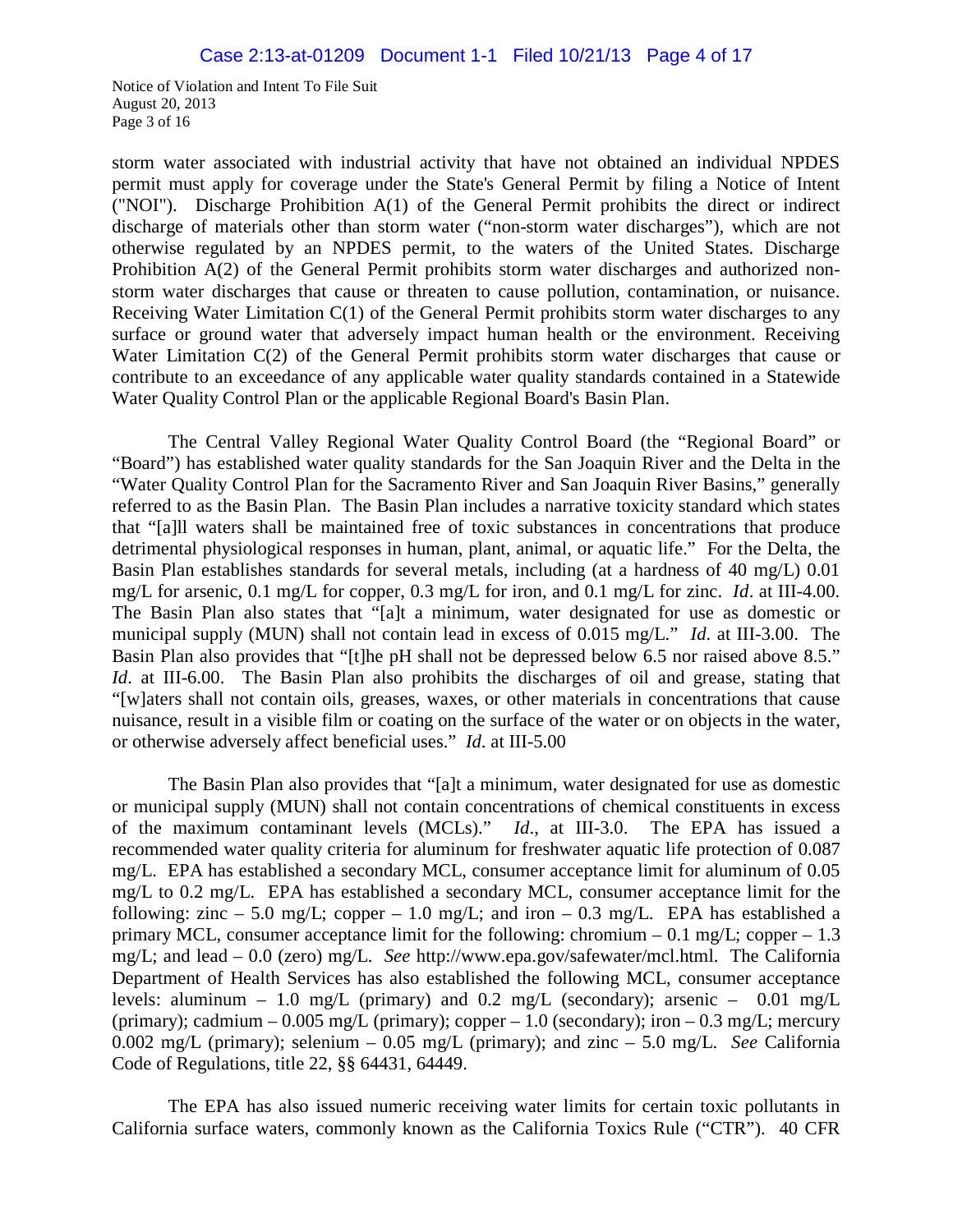Notice of Violation and Intent To File Suit August 20, 2013 Page 4 of 16

§131**.**38. The CTR establishes the following numeric limits for freshwater surface waters: arsenic – 0.34 mg/L (maximum concentration) and 0.150 mg/L (continuous concentration); chromium (III) –  $0.550$  mg/L (maximum concentration) and  $0.180$  mg/L (continuous concentration); copper – 0.013 mg/L (maximum concentration) and 0.009 mg/L (continuous concentration); lead  $-0.065$  mg/L (maximum concentration) and  $0.0025$  mg/L (continuous concentration).

The Regional Board has identified waters of the Delta as failing to meet water quality standards for unknown toxicity, electrical conductivity, numerous pesticides, and mercury.<sup>[8](#page-22-0)</sup> Discharges of listed pollutants into impaired surface water may be deemed a "contribution" to the exceedance of CTR, a water quality standard, and may indicate a failure on the part of a discharger to implement adequate storm water pollution control measures.<sup>[9](#page-22-1)</sup>

The General Industrial Storm Water Permit also incorporates benchmark levels established by EPA as guidelines for determining whether a facility discharging industrial storm water has implemented the requisite best available technology economically achievable ("BAT") and best conventional pollutant control technology ("BCT").<sup>[10](#page-22-2)</sup> The following benchmarks have been established for pollutants discharged by Guntert:  $pH - 6.0-9.0$ ; total suspended solids ("TSS") – 100 mg/L; oil & grease ("O&G") – 15.0 mg/L; iron ("Fe") – 1.0 mg/L; aluminum  $("Al") - 0.75$  mg/L; lead  $("Pb") - 0.0816$  mg/L; copper  $("Cu") - 0.0636$  mg/L; and zinc  $("Zn") -$ 0.117 mg/L. The SWRCB has also proposed adding a benchmark level for specific conductance ("SC") of 200 µmho/cm.

Facilities discharging, or having the potential to discharge, storm water associated with industrial activity that have not obtained an individual NPDES permit must apply for coverage under the State's General Permit by filing a Notice of Intent ("NOI"). The General Permit requires existing dischargers to file their NOIs before March 30, 1992.

Based on its review of available public documents, CSPA is informed and believes that on or about September 22, 1992, Guntert submitted a notice of intent to comply with the terms of the General Industrial Storm Water Permit. The WDID identification number for the Facility is 5S39I009760. The Facility is classified under Standard Industrial Classification ("SIC") codes 3531 for construction machinery and equipment, and 5051 for metals service centers and offices. The Facility is used for the processing, fabrication, and storage of various sheet metals and metal products. The Facility is also used for the storage, maintenance, fueling, and washing of trucks and vehicles, including concrete slipform paving equipment and other heavy machinery. The Facility collects and discharges storm water from its industrial site through at least three (3)

<span id="page-22-0"></span><sup>8</sup> *See* http://www.swrcb.ca.gov/tmdl/docs/2002reg5303dlist.pdf

<span id="page-22-1"></span><sup>9</sup> *See Waterkeepers Northern Cal. v. Ag Indus. Mfg., Inc.*, 375 F.3d 913, 918 (9th Cir. 2004); *see also Waterkeepers Northern Cal. v. Ag Indus. Mfg., Inc.*, 2005 WL 2001037 at \*3, 5 (E.D. Cal., Aug. 19, 2005) (discharger covered by the General Industrial Storm Water Permit was "subject to effluent limitation as to certain pollutants, including zinc, lead, copper, aluminum and lead" under the CTR).

<span id="page-22-2"></span><sup>10</sup> *Santa Monica BayKeeper v. SunLite Salvage*, (C.D. Cal. 1999) (Compliance with the BAT requirement is determined by demonstrating that pollutant concentrations in storm water discharges are below benchmark levels set out by EPA…. [therefore] discharges of storm water containing pollutant concentrations above benchmark levels demonstrates Defendants' failure to achieve BAT in violation of the General Permit).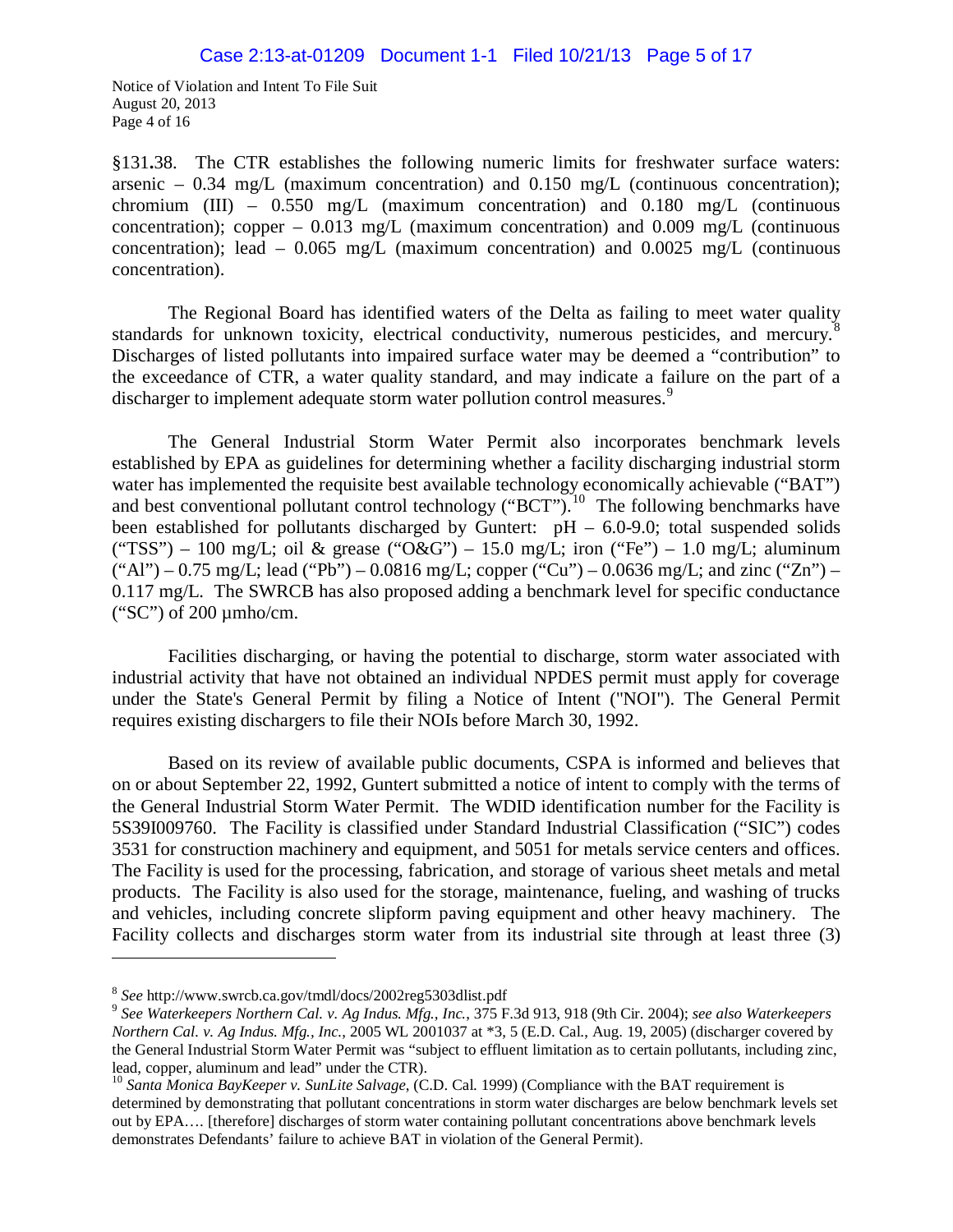Notice of Violation and Intent To File Suit August 20, 2013 Page 5 of 16

discharge points into the City of Ripon's storm drain system, which discharges to the Stanislaus River, which is a tributary to the Sacramento River and the Sacramento-San Joaquin Delta.

#### **II. VIOLATIONS OF THE GENERAL PERMIT.**

Based on information contained in the available public documents, CSPA is informed and believes that Guntert violated and continues to violate the terms and conditions of the General Industrial Storm Water Permit. Section 402(p) of the Act prohibits the discharge of storm water associated with industrial activities, except as permitted under an NPDES permit<sup>[11](#page-23-0)</sup> such as the General Industrial Storm Water Permit. Discharge Prohibition A(1) of the General Industrial Storm Water Permit prohibits the discharge of materials other than storm water (defined as non-storm water discharges) that discharge either directly or indirectly to waters of the United States. Discharge Prohibition A(2) of the General Industrial Storm Water Permit prohibits storm water discharges and authorized non-storm water discharges that cause or threaten to cause pollution, contamination, or nuisance.

 The General Permit further prohibits any discharges of storm water associated with industrial activities that have not been subjected to BAT or BCT. Effluent Limitation B(3) of the General Permit requires dischargers to reduce or prevent pollutants in their storm water discharges through implementation of BAT for toxic and nonconventional pollutants and BCT for conventional pollutants. BAT and BCT include both nonstructural and structural measures. General Permit, Section A(8). Conventional pollutants are TSS, O&G, pH, biochemical oxygen demand ("BOD") and fecal coliform.<sup>[12](#page-23-1)</sup> All other pollutants are either toxic or nonconventional.<sup>[13](#page-23-2)</sup>

Receiving Water Limitation C(1) of the General Industrial Storm Water Permit prohibits storm water discharges and authorized non-storm water discharges to surface or groundwater that adversely impact human health or the environment. Receiving Water Limitation C(2) of the General Industrial Storm Water Permit also prohibits storm water discharges and authorized nonstorm water discharges that cause or contribute to an exceedance of any applicable water quality standards contained in a Statewide Water Quality Control Plan or the applicable Regional Board's Basin Plan.

CSPA is informed and believes that Guntert has failed, and continues to fail to comply with the requirements of the General Permit and has continued to operate in violation of the General Permit by: (1) discharging storm water containing pollutants; (2) failing to implement an adequate monitoring and reporting plan; (3) failing to implement best management practices ("BMPs") using best available technology ("BAT") and best conventional technology ("BCT"); (4) failing to develop and implement an adequate Storm Water Pollution Prevention Plan ("SWPPP"); (5) failing to address discharges contributing to exceedances of Water Quality Standards; and (6) failing to file timely, true and correct annual reports with the Regional Water Quality Control Board. It is CSPA's intention, through this letter, to bring these violations to Guntert's attention so that they may be resolved in a comprehensive and efficient manner.

<span id="page-23-0"></span> $^{11}_{12}$  33 U.S.C. § 1342<br> $^{12}$  40 C.F.R. § 401.16

<span id="page-23-2"></span><span id="page-23-1"></span><sup>13</sup> *Id*.; 40 C.F.R. § 401.15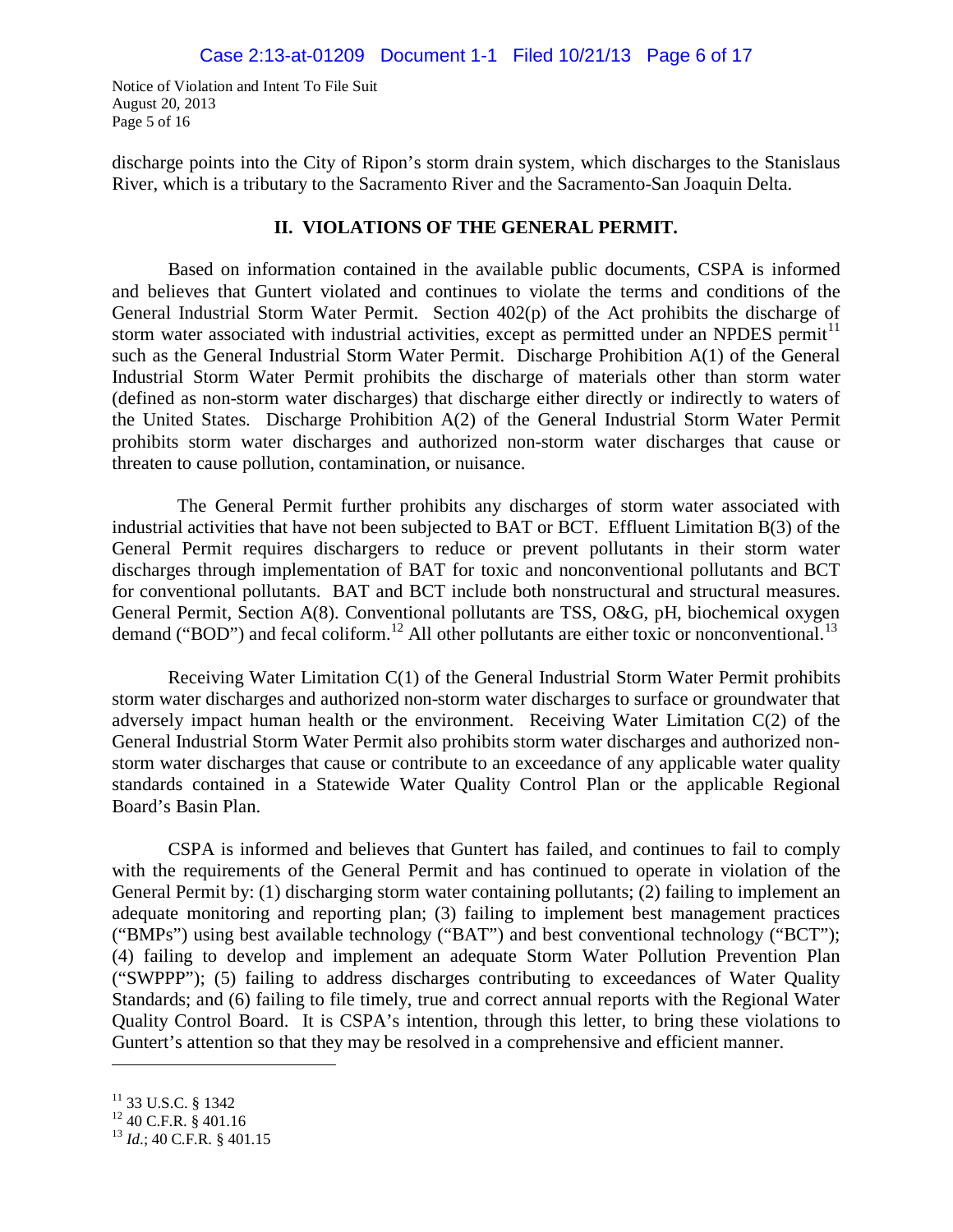Notice of Violation and Intent To File Suit August 20, 2013 Page 6 of 16

#### **1. Guntert Discharges Storm Water Containing Pollutants in Violation of the Permit.**

Guntert has discharged, and continues to discharge, stormwater with unacceptable levels of pH, TSS, SC and other pollutants in violation of the General Industrial Storm Water Permit. These high pollutant levels have been documented during significant rain events, including the rain events indicated in the table of rain data attached hereto. Guntert's Annual Reports and Sampling and Analysis Results confirm discharges of materials other than stormwater and specific pollutants in violation of the Permit provisions listed above.<sup>14</sup> Over the course of the past five (5) years, the following discharges of pollutants from the Facility have violated Discharge Prohibitions  $A(1)$  and  $A(2)$  and Receiving Water Limitations  $C(1)$  and  $C(2)$  of the General Industrial Storm Water Permit:

| <b>Date</b> | <b>Outfall Name</b> | <b>Parameter</b> | <b>Concentration</b><br>in Discharge | <b>EPA Benchmark</b><br><b>Value</b> |
|-------------|---------------------|------------------|--------------------------------------|--------------------------------------|
| 04/04/2013  | South Drain         | <b>TSS</b>       | $250$ mg/L                           | $100 \text{ mg/L}$                   |
| 04/04/2013  | Middle Drain        | <b>TSS</b>       | $300$ mg/L                           | $100 \text{ mg/L}$                   |
| 12/12/2012  | South Drain         | <b>TSS</b>       | $240$ mg/L                           | $100 \text{ mg/L}$                   |
| 12/12/2012  | Middle Drain        | <b>TSS</b>       | $220 \text{ mg/L}$                   | $100 \text{ mg/L}$                   |
| 01/23/2012  | South Drain         | <b>TSS</b>       | $320$ mg/L                           | $100 \text{ mg/L}$                   |
| 01/23/2012  | North Drain         | <b>TSS</b>       | $110$ mg/L                           | $100 \text{ mg/L}$                   |
| 01/23/2012  | Middle Drain        | <b>TSS</b>       | $290 \text{ mg/L}$                   | $100$ mg/L                           |
| 05/18/2011  | South Drain         | <b>TSS</b>       | $190$ mg/L                           | $100 \text{ mg/L}$                   |
| 05/18/2011  | Middle Drain        | <b>TSS</b>       | $480$ mg/L                           | $100 \text{ mg/L}$                   |
| 02/18/2011  | Middle Drain        | <b>TSS</b>       | $370 \text{ mg/L}$                   | $100 \text{ mg/L}$                   |
| 02/09/2010  | South Drain         | <b>TSS</b>       | $610$ mg/L                           | $100$ mg/L                           |
| 02/09/2010  | North Drain         | <b>TSS</b>       | $240$ mg/L                           | $100 \text{ mg/L}$                   |
| 02/09/2010  | Middle Drain        | <b>TSS</b>       | $1,100 \text{ mg/L}$                 | $100$ mg/L                           |
| 10/13/2009  | South Drain         | <b>TSS</b>       | $1,400$ mg/L                         | $100$ mg/L                           |
| 10/13/2009  | Middle Drain        | <b>TSS</b>       | $1,000$ mg/L                         | $100 \text{ mg/L}$                   |
| 03/02/2009  | South Drain         | <b>TSS</b>       | $1,500$ mg/L                         | $100$ mg/L                           |
| 03/02/2009  | North Drain         | <b>TSS</b>       | $870 \text{ mg/L}$                   | $100 \text{ mg/L}$                   |
| 03/02/2009  | Middle Drain        | <b>TSS</b>       | $1,000 \text{ mg/L}$                 | $100 \text{ mg/L}$                   |

A. Confirmed Discharge of Storm Water Containing Concentrations of TSS in Excess of EPA Multi-Sector Benchmark Values

(continued on next page)

<span id="page-24-0"></span><sup>14</sup> See, *Sierra Club v. Union Oil*, 813 F.2d 1480, 1493 (9th Cir. 1988) (When a permittee's reports indicate that the permittee has exceeded permit limitations, the permittee may not impeach its own reports by showing sampling error); *Santa Monica BayKeeper v. SunLite Salvage, supra*.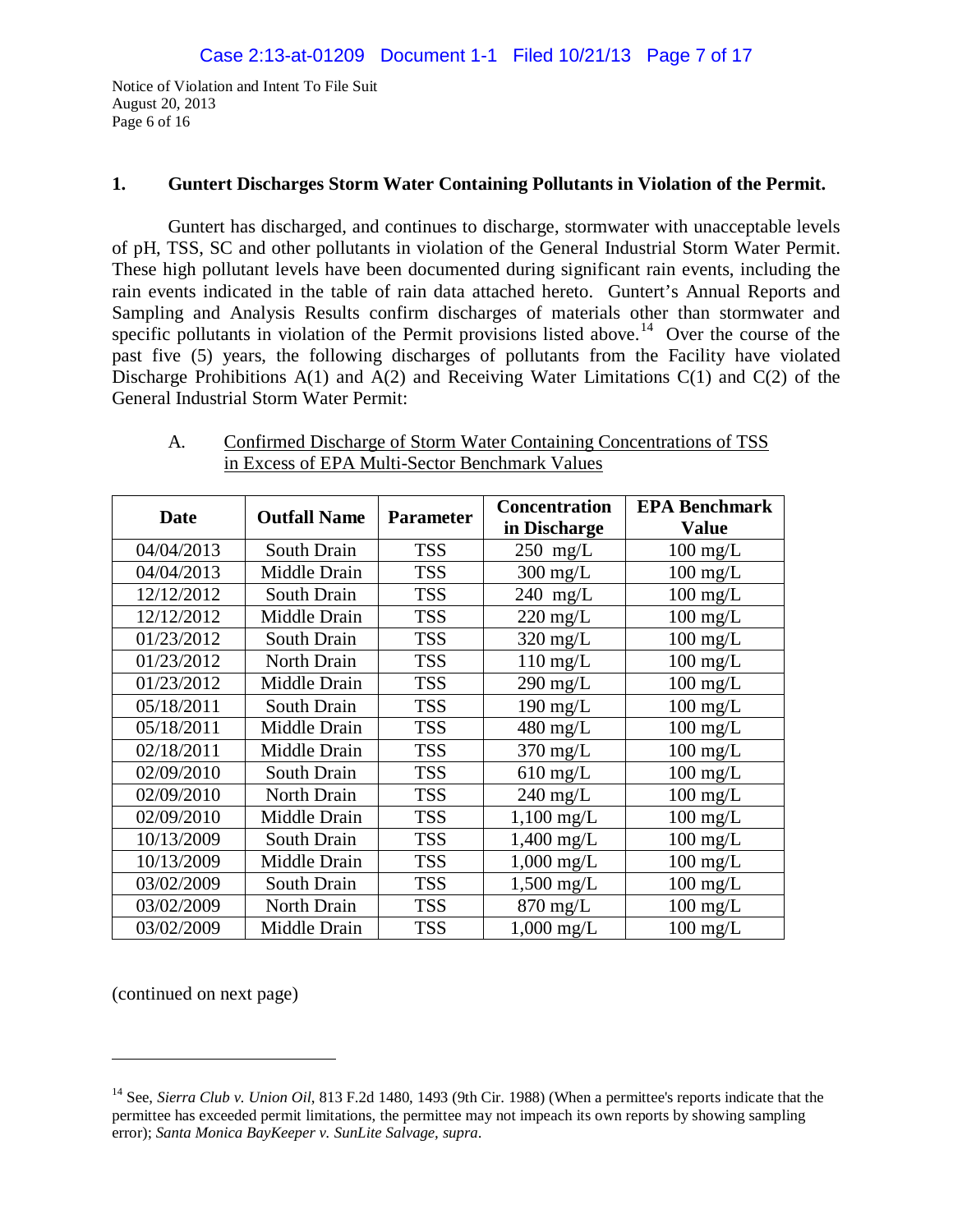Notice of Violation and Intent To File Suit August 20, 2013 Page 7 of 16

 $\overline{a}$ 

| Date       | <b>Outfall Name</b> | <b>Parameter</b> | <b>Concentration</b><br>in Discharge | <b>EPA Benchmark</b><br><b>Value</b> |
|------------|---------------------|------------------|--------------------------------------|--------------------------------------|
| 04/04/2013 | South Drain         | pH               | 5.8                                  | $6.0 - 9.0$                          |
| 12/12/2012 | South Drain         | pH               | 5.9                                  | $6.0 - 9.0$                          |
| 04/26/2012 | North Drain         | pH               | 5.3                                  | $6.0 - 9.0$                          |
| 04/26/2012 | Middle Drain        | pH               | 5.8                                  | $6.0 - 9.0$                          |
| 04/26/2012 | South Drain         | pH               | 4.9                                  | $6.0 - 9.0$                          |
| 01/23/2012 | Middle Drain        | pH               | 2.8                                  | $6.0 - 9.0$                          |
| 02/22/2008 | Middle Drain        | pH               | 9.9                                  | $6.0 - 9.0$                          |

B. Confirmed Discharge of Storm Water Containing Concentrations of pH in Excess of SWRCB Proposed Benchmark Values

C. Confirmed Discharge of Storm Water Containing Concentrations of SC in Excess of Proposed EPA Multi-Sector Benchmark Values

| Date       | <b>Outfall Name</b> | <b>Parameter</b> | <b>Concentration</b><br>in Discharge | <b>EPA Benchmark</b><br>Value |
|------------|---------------------|------------------|--------------------------------------|-------------------------------|
| 01/23/2012 | South Drain         | <b>SC</b>        | $210 \mu$ mho/cm                     | $200 \mu m$ ho/cm             |
| 01/23/2012 | Middle Drain        | SC.              | $350 \mu$ mho/cm                     | $200 \mu m$ ho/cm             |
| 10/13/2009 | South Drain         | SС               | $290 \mu$ mho/cm                     | $200 \mu m$ ho/cm             |

CSPA's investigation, including its review of Guntert's analytical results documenting pollutant levels in the Facility's storm water discharges that are well in excess of EPA's benchmark values indicates that Guntert has not implemented BAT and BCT at the Facility for its discharges of TSS, pH, SC, and other pollutants. Guntert was required to have implemented BAT and BCT by no later than October 1, 1992 or the start of its operations, but instead Guntert continues discharging polluted storm water associated with its industrial operations in violation of the General Permit without having implemented BAT and BCT. CSPA is informed and believes that Guntert has known that its storm water contains pollutants at levels exceeding EPA Benchmarks and other water quality criteria since at least July 29, 1993. These discharges are particularly troublesome in light of the fact that Guntert has been repeatedly warned by the Regional Water Quality Control Board ("RWQCB") that the Facility's storm water discharges contain concentrations of pollutants that exceed EPA Benchmark criteria.<sup>[15](#page-25-0)</sup> CSPA alleges that such violations also have occurred and will occur on other rain dates, including during every single significant rain event that has occurred since August 20, 2008, and that will occur at the Facility subsequent to the date of this Notice of Violation and Intent to File Suit.

The rain data attached hereto and incorporated herein as Attachment A, sets forth each of the specific rain dates on which CSPA alleges that Guntert has discharged storm water containing impermissible levels of TSS, pH, SC, and other pollutants in violation of Discharge

<span id="page-25-0"></span><sup>&</sup>lt;sup>15</sup> Publically available records maintained by the RWQCB confirm that Guntert was warned about exceedances of EPA Benchmark levels as early as July 29, 1993. Additional notices regarding exceedances of EPA Benchmark levels were sent to Guntert on or about May 1, 2008, October 23, 2009, and October 14, 2010.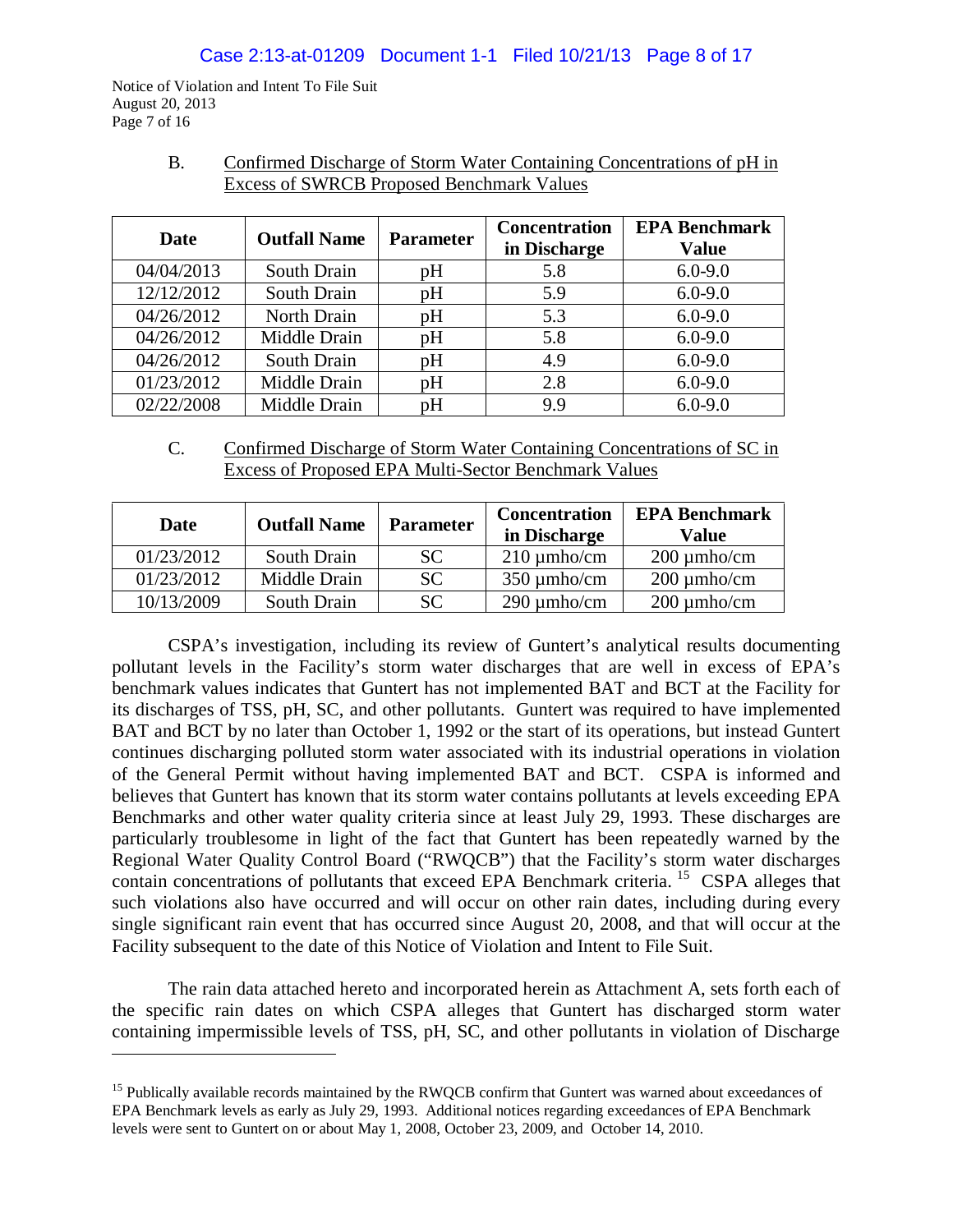Notice of Violation and Intent To File Suit August 20, 2013 Page 8 of 16

Prohibitions  $A(1)$  and  $A(2)$  and Receiving Water Limitations  $C(1)$  and  $C(2)$  of the General Industrial Storm Water Permit in the last five (5) years). These unlawful discharges from the Facility are ongoing. Each discharge of stormwater containing any pollutants from the Facility without the implementation of BAT/BCT constitutes a separate violation of the General Industrial Storm Water Permit and the Act. Consistent with the five-year statute of limitations applicable to citizen enforcement actions brought pursuant to the federal Clean Water Act, Guntert is subject to penalties for violations of the General Industrial Storm Water Permit and the Act since August 20, 2008.

# **2. Guntert Has Failed to Implement an Adequate Monitoring & Reporting Plan**

Section B of the General Industrial Storm Water Permit requires that dischargers develop and implement an adequate Monitoring and Reporting Plan by no later than October 1, 1992 or the start of operations. Based on its investigation, CSPA is informed and believes that Guntert has failed to develop and implement an adequate Monitoring & Reporting as set forth in greater detail below:

# A. Guntert Has Failed to Analyze the Facility's Water Samples for All of the Pollutants Likely to Be Present in Significant Quantities

Sections  $B(3)$ ,  $B(4)$  and  $B(7)$  require that dischargers conduct regularly scheduled visual observations of non-storm water and storm water discharges from the Facility and to record and report such observations to the Regional Board. Section B(5)(a) of the General Industrial Storm Water Permit requires that dischargers "shall collect storm water samples during the first hour of discharge from (1) the first storm event of the wet season, and (2) at least one other storm event in the wet season. All storm water discharge locations shall be sampled." Section  $B(5)(c)(i)$ further requires that the samples shall be analyzed for total suspended solids, pH, specific conductance, and total organic carbon. Testing for oil and grease may be substituted for total organic carbon. In addition, section  $B(5)(c)(ii)$  of the General Permit requires dischargers to analyze samples for all "[t]oxic chemicals and other pollutants that are likely to be present in storm water discharges in significant quantities." Pollutants such as aluminum, iron, lead, and zinc are highly likely to be present in the storm water discharges from facilities designated under SIC 5051, such as Guntert. Guntert has not consistently analyzed storm water samples for these pollutants. Each of these failures constitutes a separate and ongoing violation of the General Permit and the Act. Consistent with the five-year statute of limitations applicable to citizen enforcement actions brought pursuant to the federal Clean Water Act, Guntert is subject to penalties for violations of the General Permit and the Act since August 20, 2008.

# B. Guntert has Failed to Collect Storm Water Samples from All of the Facility's Discharge Points During at least Two Qualifying Storm Events Each Year

Based on its review of publicly available documents, CSPA is informed and believes that Guntert has failed to collect storm water samples from all discharge points at the Facility for at least storm events during each Wet Season as required by Section B(5)(a) of the General Permit. CSPA is informed and believes that storm water discharges from the Facility at points other than the sampling/discharge points currently designated by Guntert.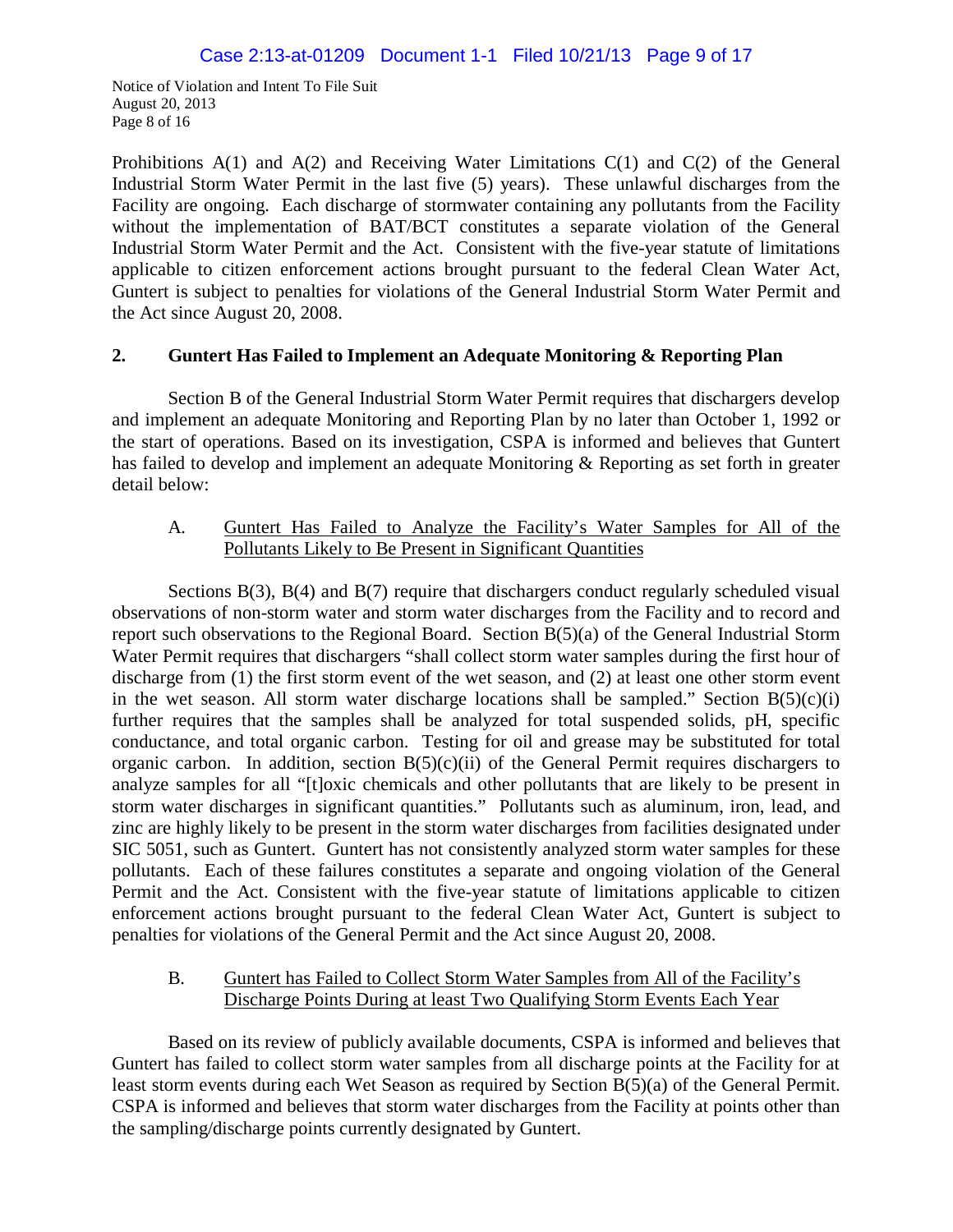Notice of Violation and Intent To File Suit August 20, 2013 Page 9 of 16

Moreover, Guntert has failed to consistently collect and analyze storm water samples for TSS throughout the past five (5) years. (See, *i.e.*, storm water sample results from January 2009). Each of these failures constitutes a separate and ongoing violation of the General Permit and the Act. Consistent with the five-year statute of limitations applicable to citizen enforcement actions brought pursuant to the federal Clean Water Act, Guntert is subject to penalties for violations of the General Permit and the Act since August 20, 2008.

# **3. Guntert Has Failed to Implement BMPs Using BAT and BCT**

Effluent Limitation B(3) of the General Industrial Storm Water Permit requires dischargers to reduce or prevent pollutants in their storm water discharges through implementation of BAT for toxic and nonconventional pollutants and BCT for conventional pollutants. BAT and BCT include both nonstructural and structural measures. General Permit, Section A(8). CSPA's investigation indicates that Guntert has not implemented BAT and BCT at the Facility for its discharges of TSS, pH, SC, and other unmonitored pollutants in violation of Effluent Limitation B(3) of the General Industrial Storm Water Permit.

To meet the BAT/BCT requirement of the General Permit, Guntert must evaluate all pollutant sources at the Facility and implement the best structural and non-structural management practices economically achievable to reduce or prevent the discharge of pollutants from the Facility. Based on the limited information available regarding the internal structure of the Facility, CSPA believes that at a minimum Guntert must improve its housekeeping practices, store materials that act as pollutant sources under cover or in contained areas, treat storm water to reduce pollutants before discharge (e.g., with filters or treatment boxes), and/or prevent storm water discharge altogether. Guntert has failed to implement such measures adequately.

Guntert was required to have implemented BAT and BCT by no later than October 1, 1992, or the start of its operations. Guntert has therefore been in continuous violation of the BAT and BCT requirements every day since then, and it will continue to be in violation every day that it fails to implement BAT and BCT. Guntert is subject to penalties for violations of the General Permit and the Act since August 20, 2008.

# **4. Guntert Has Failed to Develop and Implement an Adequate SWPPP**

Section A(1) and Provision E(2) of the General Industrial Storm Water Permit require dischargers of storm water associated with industrial activity to develop, implement, and update an adequate Storm Water Pollution Prevention Plan no later than October 1, 1992, or the start of its operations. Section A(1) and Provision E(2) requires dischargers who submitted an NOI pursuant to the Order to continue following their existing SWPPP and implement any necessary revisions to their SWPPP in a timely manner, but in any case, no later than August 1, 1997.

Among other requirements, the SWPPP must identify and evaluate sources of pollutants associated with industrial activities that may affect the quality of storm and non-storm water discharges from the facility and identify and implement site-specific best management practices ("BMPs") to reduce or prevent pollutants associated with industrial activities in storm water and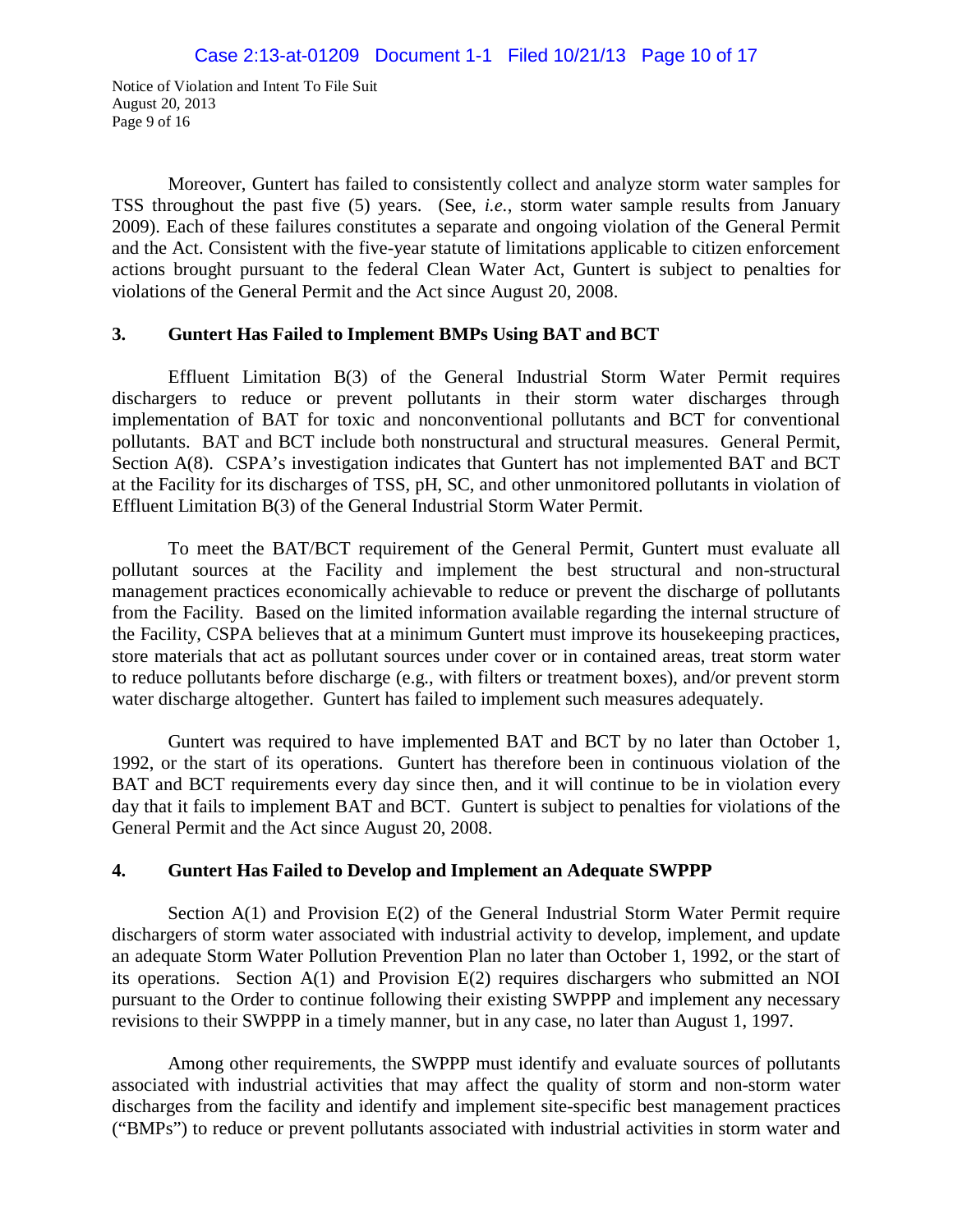Notice of Violation and Intent To File Suit August 20, 2013 Page 10 of 16

authorized non-storm water discharges (General Permit, Section A(2)). The SWPPP must also include BMPs that achieve BAT and BCT (Effluent Limitation B(3)). The SWPPP must include: a description of individuals and their responsibilities for developing and implementing the SWPPP (General Permit, Section A(3)); a site map showing the facility boundaries, storm water drainage areas with flow pattern and nearby bodies of water, the location of the storm water collection, conveyance and discharge system, structural control measures, impervious areas, areas of actual and potential pollutant contact, and areas of industrial activity (General Permit, Section A(4)); a list of significant materials handled and stored at the site (General Permit, Section A(5)); a description of potential pollutant sources including industrial processes, material handling and storage areas, dust and particulate generating activities, a description of significant spills and leaks, a list of all non-storm water discharges and their sources, and a description of locations where soil erosion may occur (General Permit, Section A(6)).

The SWPPP also must include an assessment of potential pollutant sources at the Facility and a description of the BMPs to be implemented at the Facility that will reduce or prevent pollutants in storm water discharges and authorized non-storm water discharges, including structural BMPs where non-structural BMPs are not effective (General Permit, Section A(7), (8)). The SWPPP must be evaluated to ensure effectiveness and must be revised where necessary (General Permit, Section A(9),(10)). Receiving Water Limitation C(3) of the Order requires that dischargers submit a report to the appropriate Regional Water Board that describes the BMPs that are currently being implemented and additional BMPs that will be implemented to prevent or reduce the discharge of any pollutants causing or contributing to the exceedance of water quality standards.

CSPA's investigation and review of available documents regarding conditions at the Facility indicate that Guntert has been operating with an inadequately developed or implemented SWPPP in violation of the requirements set forth above. Guntert has failed to evaluate the effectiveness of its BMPs and to revise its SWPPP as necessary. Guntert has been in continuous violation of Section A(1) and Provision E(2) of the General Industrial Storm Water Permit every day since October 1, 1992, and will continue to be in violation every day that it fails to develop and implement an effective SWPPP. Guntert is subject to penalties for violations of the General Permit and the Act occurring since August 20, 2008.

# **5. Guntert Has Failed to Address Discharges Contributing to Exceedances of Water Quality Standards**

Receiving Water Limitation C(3) requires a discharger to prepare and submit a report to the Regional Board describing changes it will make to its current BMPs in order to prevent or reduce the discharge of any pollutant in its storm water discharges that is causing or contributing to an exceedance of water quality standards. Once approved by the Regional Board, the additional BMPs must be incorporated into the Facility's SWPPP. The report must be submitted to the Regional Board no later than 60-days from the date the discharger first learns that its discharge is causing or contributing to an exceedance of an applicable water quality standard. Receiving Water Limitation  $C(4)(a)$ . Section  $C(11)(d)$  of the Permit's Standard Provisions also requires dischargers to report any noncompliance. *See also* Provision E(6). Lastly, Section A(9) of the Permit requires an annual evaluation of storm water controls including the preparation of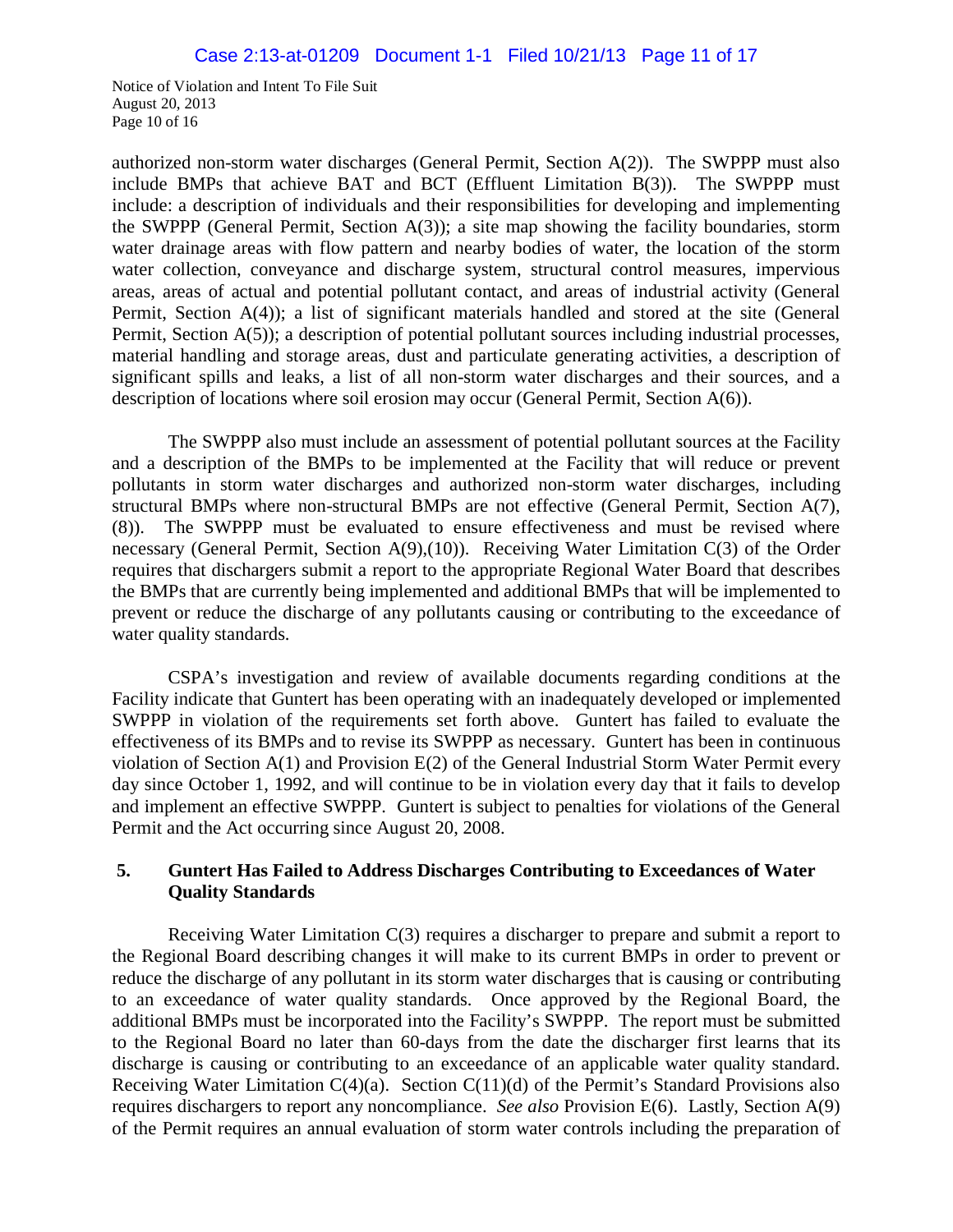Notice of Violation and Intent To File Suit August 20, 2013 Page 11 of 16

an evaluation report and implementation of any additional measures in the SWPPP to respond to the monitoring results and other inspection activities.

As indicated above, Guntert is discharging elevated levels of TSS, pH, SC, and other unmonitored pollutants that are causing or contributing to exceedances of applicable water quality standards. For each of these pollutants, Guntert was required to submit a report pursuant to Receiving Water Limitation C(4)(a) within 60-days of becoming aware of levels in its storm water exceeding the EPA Benchmarks and applicable water quality standards. Based on CSPA's review of available documents, Guntert has failed to do so.

Publically available documents show that Guntert had been aware of high levels of these pollutants since at least July 29, 1993. Nevertheless, the SWPPP and accompanying BMPs do not appear to have been appropriately altered as a result of the annual evaluation required by Section  $A(9)$ . Guntert has been in continuous violation of Receiving Water Limitation  $C(4)(a)$ and Sections C(11)(d) and A(9) of the General Industrial Storm Water Permit every day since July 29, 1993, and will continue to be in violation every day that Guntert fails to prepare and submit the requisite reports, receives approval from the Regional Board and amends its SWPPP to include approved BMPs. Consistent with the five-year statute of limitations applicable to citizen enforcement actions brought pursuant to the federal Clean Water Act, Guntert is therefore subject to penalties for each violation of the General Permit and the Act occurring since August 20, 2008.

# **6. Guntert Has Failed to File Timely, True and Correct Reports**

Section B(14) of the General Industrial Storm Water Permit requires dischargers to submit an Annual Report by July 1st of each year to the executive officer of the relevant Regional Board. The Annual Report must be signed and certified by an appropriate corporate officer. General Permit, Sections B(14), C(9), (10). Section  $A(9)(d)$  of the General Industrial Storm Water Permit requires the discharger to include in their annual report an evaluation of their storm water controls, including certifying compliance with the General Industrial Storm Water Permit.<sup>[16](#page-29-0)</sup>

CSPA's investigation indicates that Guntert has signed and submitted incomplete Annual Reports and purported to comply with the General Industrial Storm Water Permit despite significant noncompliance at the Facility. The RWQCB has also issued multiple notices of non-compliance to Guntert for failing to submit annual reports.<sup>[17](#page-29-1)</sup> As indicated above, Guntert has failed to comply with the Permit and the Act consistently for at least the past five years. Guntert has violated Sections A(9)(d), B(14) and C(9) & (10) of the Permit every time it has submitted an incomplete, untimely, or incorrect annual report, that falsely certified compliance with the Act in the past five years. Guntert's failure to submit true and complete reports constitutes continuous and ongoing violations of the Permit and the Act. Guntert is subject to penalties for

<span id="page-29-0"></span><sup>16</sup> *See also* General Permit, Sections C(9) and (10) and B(14)

<span id="page-29-1"></span> $17$  Publically available records maintained by the RWQCB confirm that the RWQCB sent Guntert multiple notices of non-compliance for failure to submit Annual Reports on or about July 23, 2009, August 1, 2008, August 11, 2005, July 22, 1998, and November 8, 1994.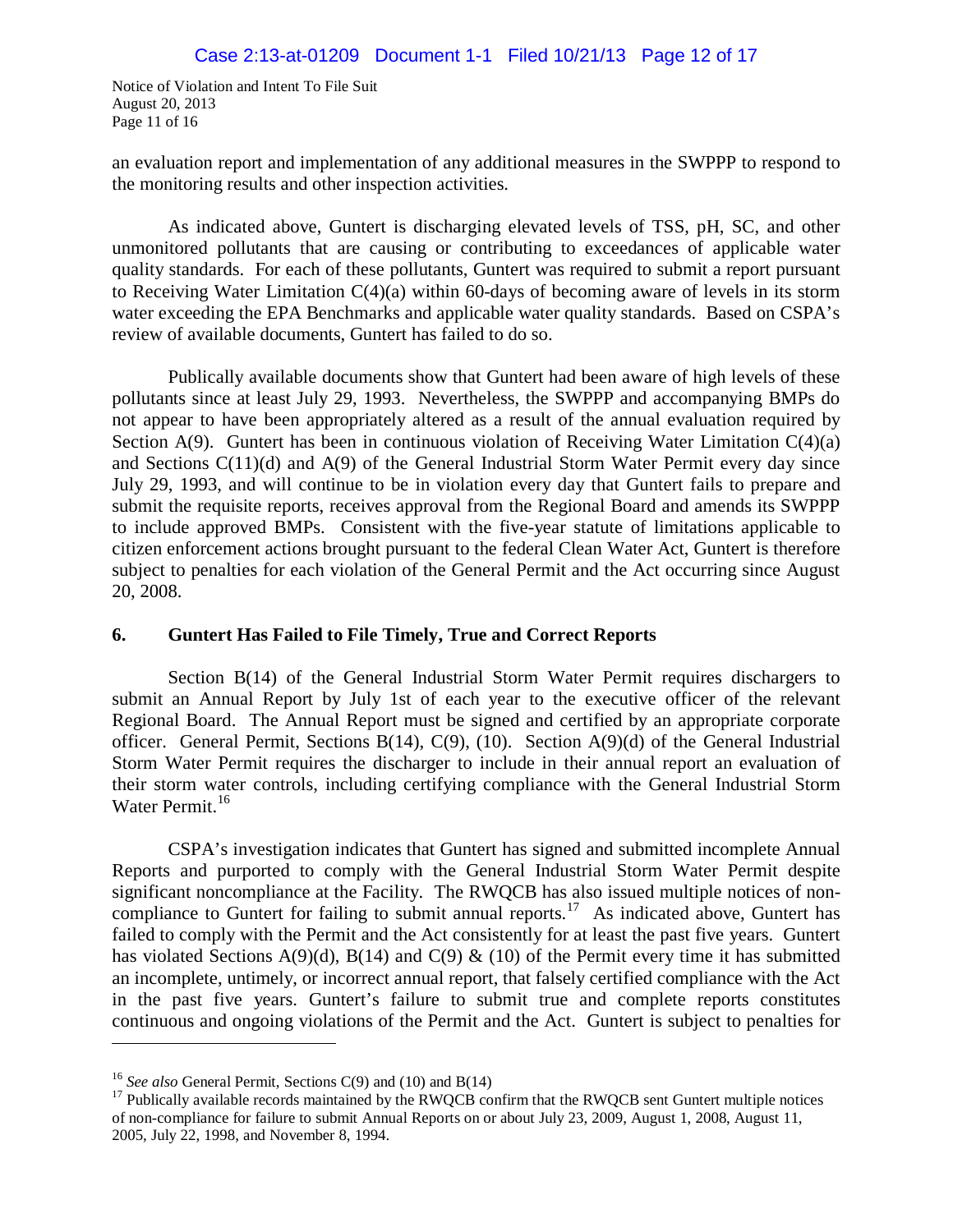Notice of Violation and Intent To File Suit August 20, 2013 Page 12 of 16

violations of Section (C) of the General Industrial Storm Water Permit and the Act occurring since August 20, 2008.

#### **III. Persons Responsible for the Violations**

CSPA puts Guntert Sales & Zimmerman, Guntert Steel, and Mr. Robert M. Guntert on notice that they are the persons or parties responsible for the violations described above. If additional persons are subsequently identified as also being responsible for the violations set forth above, CSPA puts Guntert Sales & Zimmerman, Guntert Steel, and Mr. Robert M. Guntert on further notice that it intends to include those persons in this action.

#### **IV. Name and Address of Noticing Party**

Our name, address and telephone number is as follows: California Sportfishing Protection Alliance, Bill Jennings, Executive Director; 3536 Rainier Avenue, Stockton, CA 95204; Phone: (209) 464-5067.

#### **V. Counsel**

CSPA has retained legal counsel to represent it in this matter. Please direct all communications to:

Robert J. Tuerck JACKSON & TUERCK P.O. Box 148 Quincy, CA 95971 Tel: (530) 283-0406 Fax: (530) 283-0416 E-mail: bob@jacksontuerck.com

### **VI. Penalties**

Pursuant to Section 309(d) of the  $Act^{18}$  $Act^{18}$  $Act^{18}$  and the Adjustment of Civil Monetary Penalties for Inflation<sup>[19](#page-30-1)</sup> each separate violation of the Act subjects Guntert Sales  $\&$ Zimmerman, Guntert Steel, and Mr. Robert M. Guntert to civil penalties of up to \$32,500 per day per violation for all violations occurring after March 15, 2004, and \$37,500 per day per violation for all violations occurring after January 12, 2009. Section 505(d) of the  $Act^{20}$  $Act^{20}$  $Act^{20}$  also, permits prevailing parties to recover costs and fees, including attorneys' fees.

<span id="page-30-0"></span><sup>18</sup> 33 U.S.C. § 1319(d)

<span id="page-30-1"></span><sup>19</sup> 40 C.F.R. § 19.4

<span id="page-30-2"></span> $^{20}$  33 U.S.C. § 1365(d)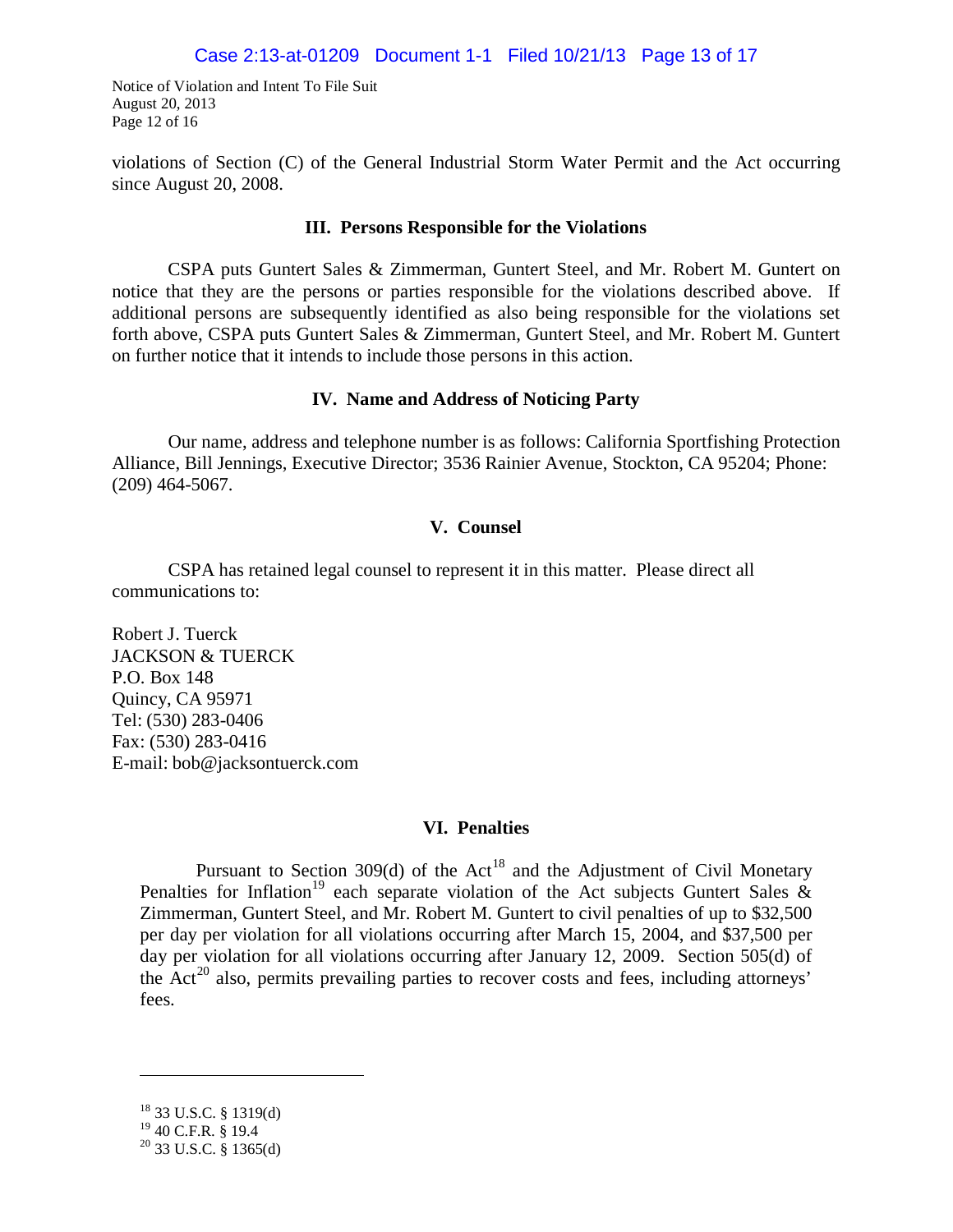Notice of Violation and Intent To File Suit August 20, 2013 Page 13 of 16

#### **VII. Conclusion**

CSPA believes this Notice of Violations and Intent to File Suit sufficiently states grounds for filing suit. We intend to file a citizen suit under Section 505(a) of the Act against Guntert Sales & Zimmerman, Guntert Steel, Mr. Robert M. Guntert and their agents for the above-referenced violations upon the expiration of the 60-day notice period. In addition to seeking the civil penalties described above, CSPA will also seek injunctive relief preventing further violations of the Act pursuant to Sections 505(a) and  $(d)$ ,<sup>[21](#page-31-0)</sup> recovery of costs and fees, and such other relief as permitted by law.

If you wish to pursue remedies in the absence of litigation, we suggest that you initiate those discussions within the next 20 days so that they may be completed before the end of the 60-day notice period. We do not intend to delay the filing of a complaint in federal court if discussions are continuing when that period ends.

Sincerely,

Bill Jennings, Executive Director California Sportfishing Protection Alliance

<span id="page-31-0"></span> $21$  33 U.S.C. §1365(a) and (d)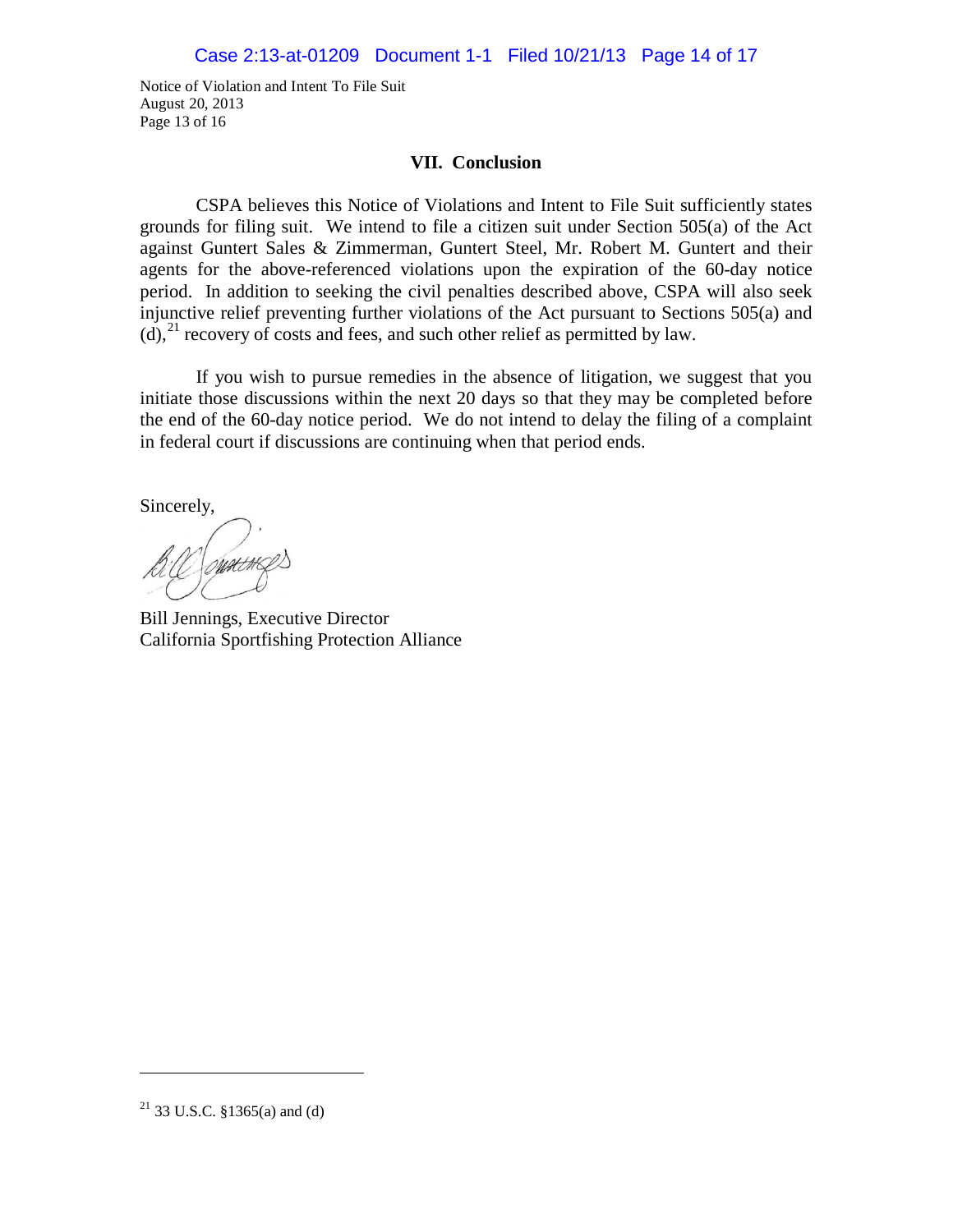#### **SERVICE LIST**

Jared Blumenfeld, Administrator U.S. EPA – Region 9 75 Hawthorne Street San Francisco, CA, 94105

Dorothy R. Rice, Executive Director State Water Resources Control Board 1001 I Street Sacramento, CA 95814 P.O. Box 100 Sacramento, CA 95812-0100

Regional Water Quality Control Board Central Valley Region, Redding Office 364 Knollcrest Drive, Suite 205 Redding, CA 96002

Guntert Sales & Zimmerman 222 E 4th Street Ripon, CA 95366

Guntert Sales & Zimmerman dba Guntert Steel 222 E 4th Street Ripon, CA 95366

Lisa Jackson, Administrator U.S. Environmental Protection Agency 1200 Pennsylvania Avenue, N.W. Washington, D.C. 20460

Eric Holder, U.S. Attorney General U.S. Department of Justice 950 Pennsylvania Avenue, N.W. Washington, DC 20530-0001

Pamela Creedon, Executive Officer Regional Water Quality Control Board Central Valley Region 11020 Sun Center Drive #200 Rancho Cordova, CA 95670-6114

Ronald M. Guntert, Operator Guntert Sales & Zimmerman 222 E 4th Street Ripon, CA 95366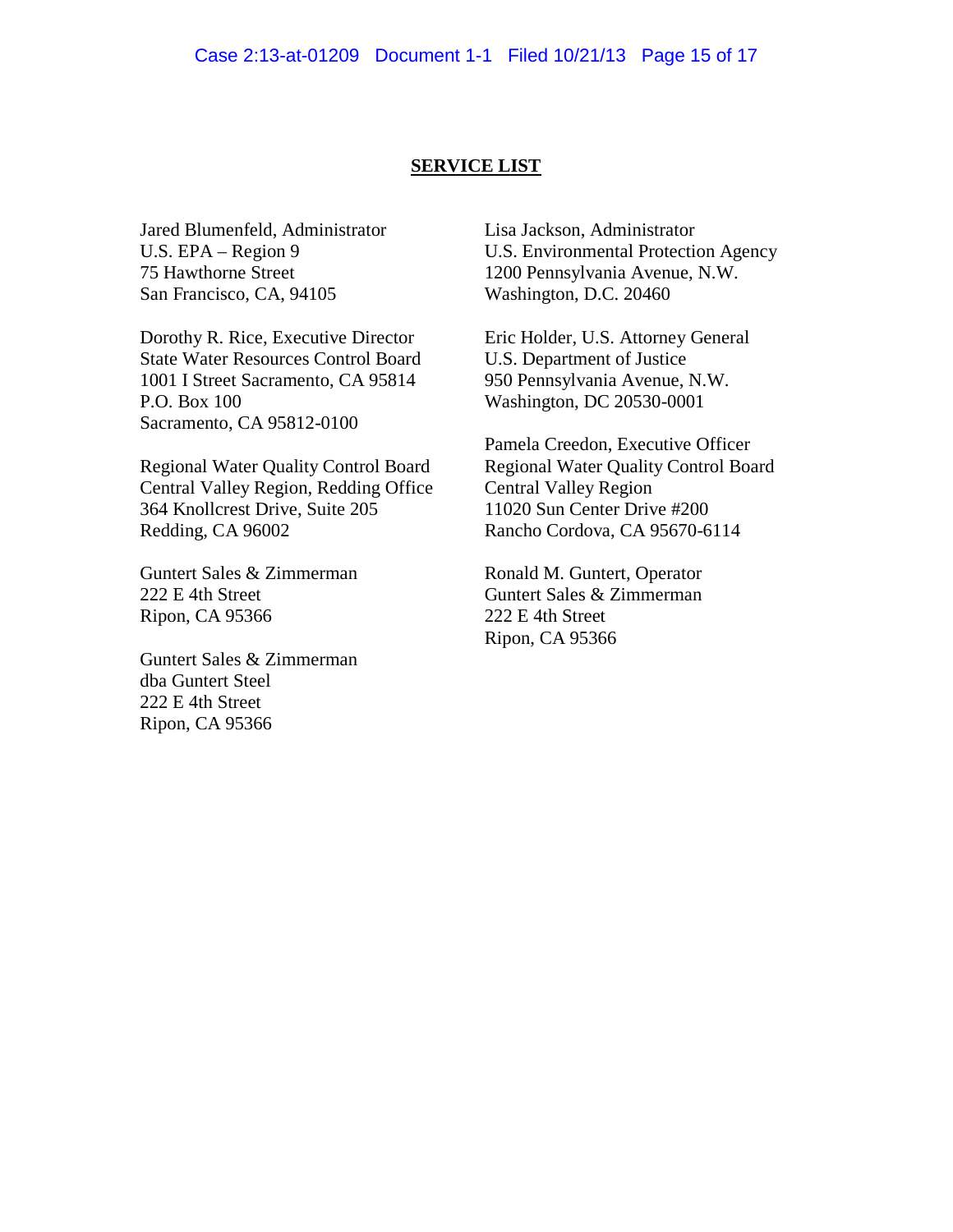# Case 2:13-at-01209 Document 1-1 Filed 10/21/13 Page 16 of 17

# **Notice of Intent to File Suit Guntert & Zimmerman Significant Rain Events, August 19, 2008 – August 19, 2013**

| October 4, 2008         | March 22, 2009          | January 29, 2010  |
|-------------------------|-------------------------|-------------------|
| October 30, 2008        | April 7, 2009           | February 2, 2010  |
| October 31, 2008        | April 8, 2009           | February 4, 2010  |
| November 1, 2008        | April 9, 2009           | February 5, 2010  |
| November 2, 2008        | April 10, 2009          | February 6, 2010  |
| November 3, 2008        | May 1, 2009             | February 8, 2010  |
| November 26, 2008       | May 2, 2009             | February 9, 2010  |
| December 8, 2008        | May 3, 2009             | February 21, 2010 |
| December 14, 2008       | May 5, 2009             | February 23, 2010 |
| December 15, 2008       | May 14, 2009            | February 24, 2010 |
| December 16, 2008       | June 4, 2009            | February 26, 2010 |
| December 19, 2008       | June 22, 2009           | February 27, 2010 |
| December 21, 2008       | September 14, 2009      | March 2, 2010     |
| December 22, 2008       | October 13, 2009        | March 3, 2010     |
| December 24, 2008       | October 14, 2009        | March 4, 2010     |
| December 25, 2008       | November 20, 2009       | March 10, 2010    |
| <b>January 2, 2009</b>  | November 27, 2009       | March 12, 2010    |
| <b>January 5, 2009</b>  | December 7, 2009        | March 30, 2010    |
| January 21, 2009        | December 10, 2009       | March 31, 2010    |
| <b>January 22, 2009</b> | December 11, 2009       | April 2, 2010     |
| January 23, 2009        | December 12, 2009       | April 4, 2010     |
| January 24, 2009        | December 13, 2009       | April 11, 2010    |
| February 5, 2009        | December 16, 2009       | April 12, 2010    |
| February 6, 2009        | December 21, 2009       | April 20, 2010    |
| February 8, 2009        | December 27, 2009       | April 21, 2010    |
| February 10, 2009       | December 28, 2009       | April 28, 2010    |
| February 11, 2009       | December 29, 2009       | May 9, 2010       |
| February 12, 2009       | <b>January 8, 2010</b>  | May 10, 2010      |
| February 13, 2009       | January 12, 2010        | May 25, 2010      |
| February 14, 2009       | <b>January 13, 2010</b> | May 27, 2010      |
| February 16, 2009       | January 17, 2010        | June 1, 2010      |
| February 17, 2009       | <b>January 18, 2010</b> | October 17, 2010  |
| February 22, 2009       | <b>January 19, 2010</b> | October 23, 2010  |
| February 23, 2009       | <b>January 20, 2010</b> | October 24, 2010  |
| February 26, 2009       | January 21, 2010        | November 7, 2010  |
| March 1, 2009           | January 22, 2010        | November 19, 2010 |
| March 2, 2009           | January 23, 2010        | November 20, 2010 |
| March 3, 2009           | <b>January 25, 2010</b> | November 21, 2010 |
| March 4, 2009           | January 26, 2010        | November 23, 2010 |
| March 21, 2009          | January 27, 2010        | November 27, 2010 |